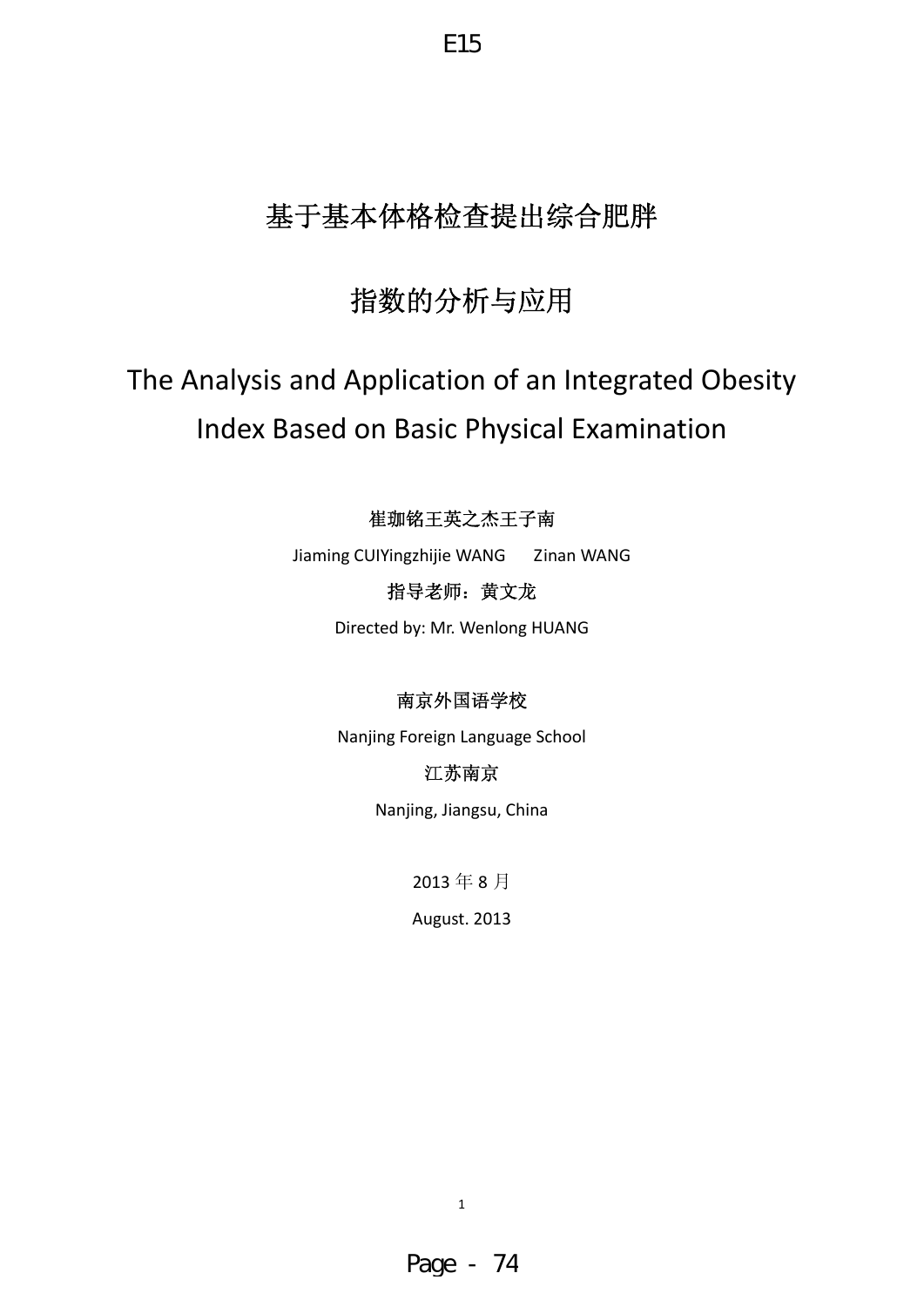# 摘要

本文利用基本体格检查获取的物理体格指标即身高,体重,腰围和臀围,在现有通用肥胖标准 即身高体重指数,腰围臀围比例和体脂肪率的基础上,提出了综合肥胖指数。综合肥胖指数在应用 方式简便可行的基础上力求全面完善,在一定程度上弥补了现行通用肥胖标准的局限性。首先,本 文基于人体几何模型提出了综合肥胖指数的应用公式。而后,采用流行病学调查数据,将物理体格 指标,性别,体脂肪率等变量带入模型进行数据分析,对综合肥胖指数与体脂肪率做线性回归得到 综合肥胖指数的标准界限。应用所得标准对于样本人群患病率进行分析比较,通过数据分析比较了 综合肥胖指数对于通用肥胖标准的误判概率修正意义,发现综合肥胖指数有明显优越性,将在一定 程度上弥补现行通用肥胖标准在应用中的缺陷。

关键词:体格指标,肥胖指数,几何模型,线性回归,数据分析, 概率

# **Abstract**

This paper proposes an Integrated Obesity Index (IOI) based on height, weight, waist, and hip, physical indexes that can be accessed through regular physical examinations, on top of common obesity standards, including Body Mass Index (BMI), Waist‐Hip Ratio (WHR), and Body Fat Percentage (BFP). Integrated Obesity Index is aimed to be feasible and convenient under application, as well as comprehensive, compensating for the limitations of existing classifications of obesity. Thus, this paper proposes and examines the application formula of the IOI by establishing geometric models. Adopting the data from epidemiological survey, this papers brings physical indicators, gender, BFP and other variables into the model for data analysis, applies linear regression on the resulting images, and obtains the IOI cut‐off point. By conducting comprehensive data analyses to various obesity classifications, the paper demonstrates that the IOI has significant advantages over BMI, WHP, or BFP and will compensate for the deficiencies of the existing obesity classifications to a certain extent in application.

Keywords: Physical Indexes, Obesity Index, Geometric Model, Linear Regression, Data Analysis, Probability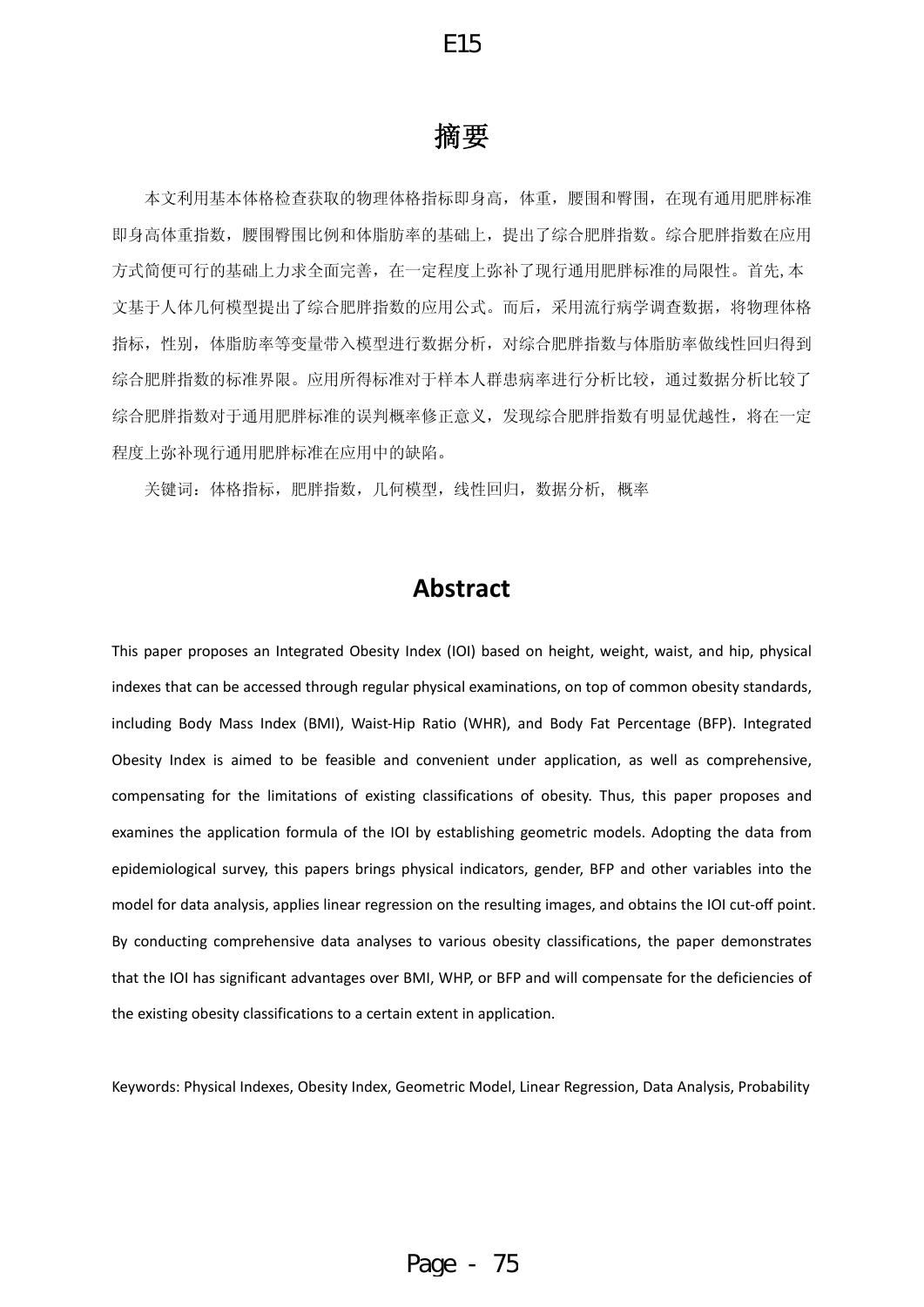# **Contents**

| CHAPTER 1                                                         |  |
|-------------------------------------------------------------------|--|
|                                                                   |  |
|                                                                   |  |
| CHAPTER <sub>2</sub>                                              |  |
|                                                                   |  |
|                                                                   |  |
|                                                                   |  |
|                                                                   |  |
|                                                                   |  |
| 3.1 Data Pre-processing ……………………………………………………………………………………错误!未定义书签。 |  |
| 3.2                                                               |  |
| 3.3                                                               |  |
| 3.4                                                               |  |
|                                                                   |  |
|                                                                   |  |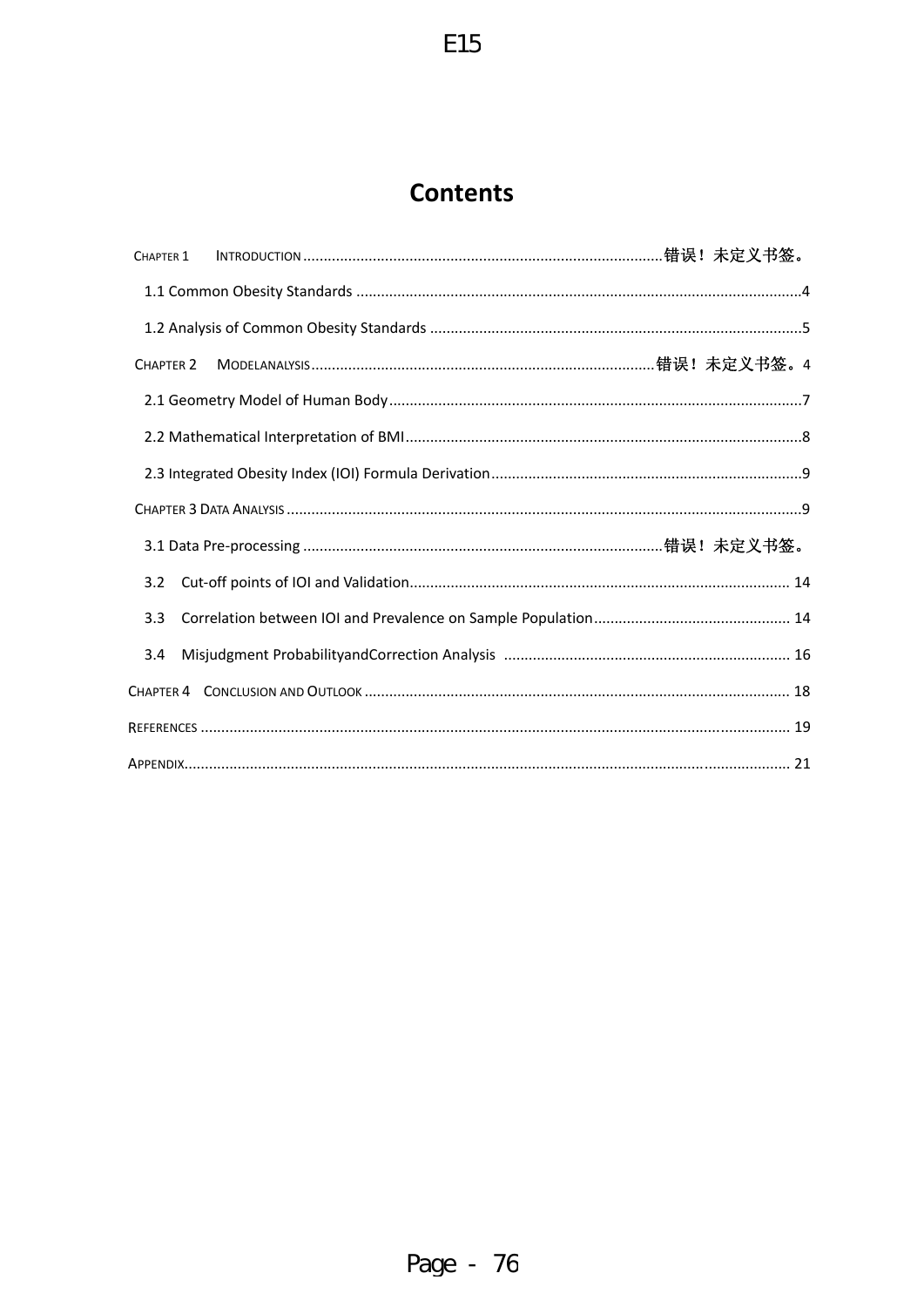# **Chapter 1 INTRODUCTION**

With the continuous development of social economy and the improvement of living standards,obesity now becomes a leading cause of death worldwide, with increasing prevalence in adults and children, and is viewed as one of the most serious public health problems of the 21st century  $^{[1]}$ . However, obesity is, estimated by WHO, the most easily overlooked chronic disease in mankind and certainly need more public attention.

#### **1.1 Common Obesity Standard**

The clinical definition and diagnostic criteria of obesity is diversified and dynamic for long time, widely used standard for obesity nowadays includes body mass index (BMI) and Waist‐hip ratio (WHR) and Body Fat Percentage (BFP). The calculation of the above standard and the division of obesity list below [2]:

 $w = body weight(kg)$ , h = height(m), BMI unit: kg/m2, the world-wide overweight standard for adult is BMI≥25, obese is BMI≥30<sup>[3]</sup> (table 1),yet different standard has to be taken in East Asia. The standard promulgated by Disease Control Department of the Ministry of Health of the People's Republic of China for Chinese mainland population is BMI≥24 for overweight and BMI≥28 for obese  $^{[4]}$ .

| <b>Büll classification</b> |               |  |  |  |  |  |
|----------------------------|---------------|--|--|--|--|--|
| <b>Underweight</b>         | 548.5         |  |  |  |  |  |
| Normal range               | $18.5 - 24.9$ |  |  |  |  |  |
| <b>Cverweight:</b>         | $>= 25.0$     |  |  |  |  |  |
| Preobese                   | $25.0 - 29.9$ |  |  |  |  |  |
| <b>Chese:</b>              | $>=30.0$      |  |  |  |  |  |
| Obese class I              | $30.0 - 34.9$ |  |  |  |  |  |
| Obese class li             | $35.0 - 39.9$ |  |  |  |  |  |
| Obese class III            | $>= 400$      |  |  |  |  |  |

**Table1**:**BMIObesity Index classification**



Waist here refers to the length of Waistline, measured on the intermediate level by Lowest rib and Ilium, Hip stands for hip circumference on the level of greater trochanter after legs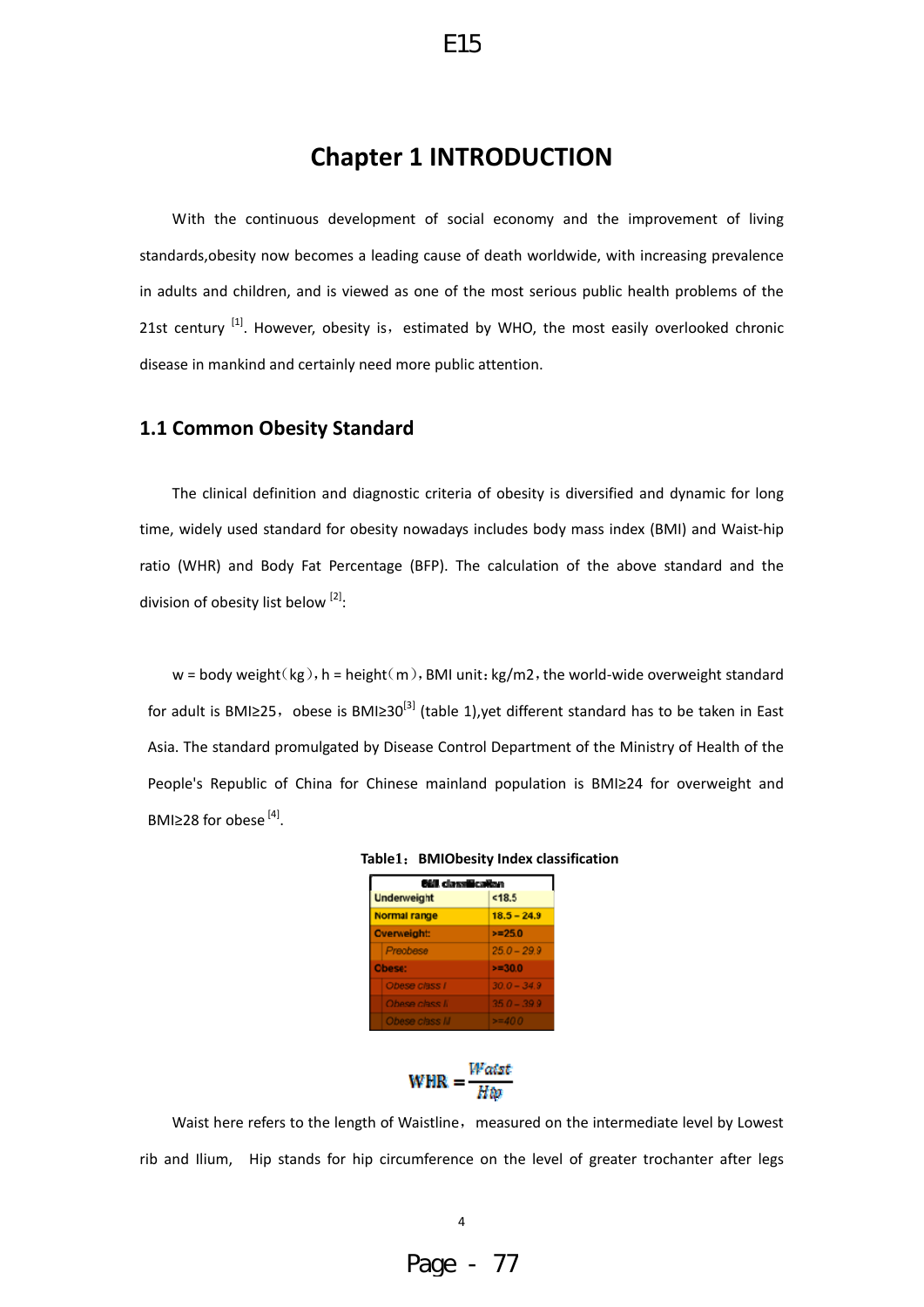closed  $\left[5\right]$ . waist and hip should use the same units, standard ratios of males and females are 0.9 and 0.85 respectively [6].

E15

BFP is currently the most accurate measuring standard for obesity. Yet it requires expensive method like underwater weighing, also known as hydrostatic weighing. Other methods include Near Infrared Analysis and Body displacement volume labeling etc., which just as costly as hydrostatic weighing. The index can also be deduced by BMI in the formula:

BFP (%) = $1.2 \times$ BMI+0.233×Age-10.8×gender<sup>[7]</sup>

The value of gender is 1 for male, 0 for female. Yet it is noted that although BMI for male and female stays constant, a 10% difference emerges in the BFP index. The value of BFP is also proportional to age increase with their weight constant  $^{[8]}$ . Male with BFP over 25% and female with BFP over 30% are considered obese regarding to general standard <sup>[9]</sup> (table 2).

| <b>BFP classification</b>          |            |            |  |  |  |  |  |  |
|------------------------------------|------------|------------|--|--|--|--|--|--|
| <b>Description</b><br>Men<br>Women |            |            |  |  |  |  |  |  |
| <b>Essential fat</b>               | $10 - 13%$ | $2 - 5%$   |  |  |  |  |  |  |
| <b>Athletes</b>                    | $14 - 20%$ | $6 - 13%$  |  |  |  |  |  |  |
| <b>Fitness</b>                     | $21 - 24%$ | $14 - 17%$ |  |  |  |  |  |  |
| <b>Average</b>                     | $25 - 31%$ | $18 - 24%$ |  |  |  |  |  |  |
| Obese                              | $32%+$     | $25%+$     |  |  |  |  |  |  |

**Table 2**:**BFP obesity Index classification**

#### **1.2Analysis of Common Obesity Standards**

Clinical statistics show that BFP is of the most accuracy among the above indexes for its most closely associated with the expected incidence of metabolic syndromes, yet the process sacrifices its ease of use at the same time  $[10]$ . Although BFP can also be deduced by BMI, yet the as a standard, it shows no improvement in accuracy. Therefore, those indexes with relatively more simplicity like BMI and WHR are taken as the most widely used standards for obesity. But both BMI and WHR have blatant limitations that are not to be ignored during model building:BMI only concerns the height and weight, ignoring the multiple components of body, such as fat and muscle with significantly difference in density. A large set of groups including bodybuilding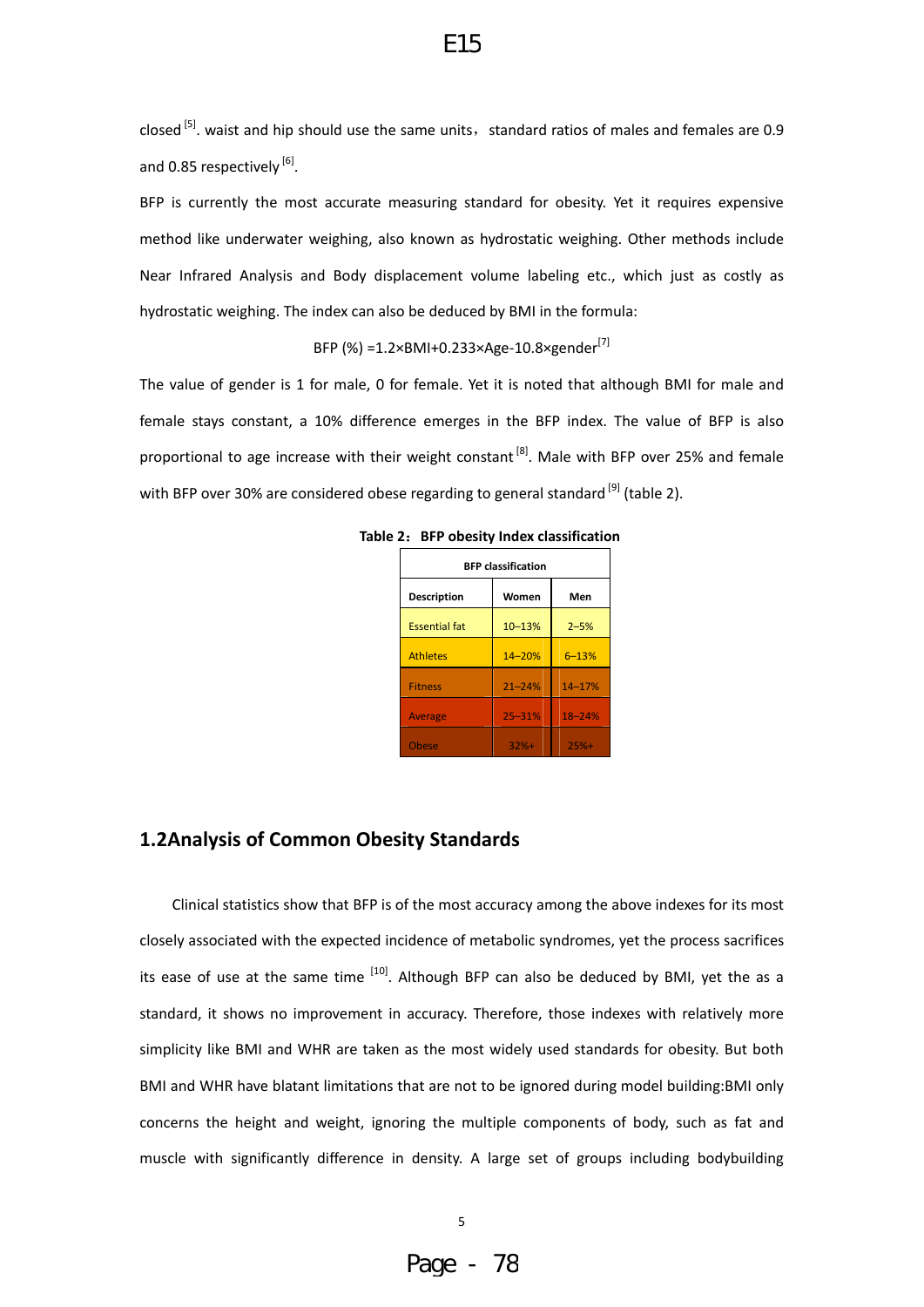enthusiasts who are relatively muscular is not suitable for this standard; on the other hand, WHR only focuses on the body's shape with has similar limitations.

E15

In clinical applications of the underdeveloped areas, those potential patients and health care workers whose hardware condition far from configuration to detect patients BFP, always fail to combine the index of BMI and WHR at the same time to speculate obesity. In a certain extent, it may lead to neglection of potential obesity population, thus blocks effective treatment of metabolic syndromes with high potentially incidence.

In order to minimize the limitations of BMI, WHR and BFP in clinical applications that are mentioned above, to the following paragraphs would contain analysis of existing standards, establishment of a new model named **Integrated Obesity Index**(IOI) with appropriate mathematical approaches, The method is built on the balance of pursuit of maximum accuracy by considering both external contour and the composition of human body to integrate basic advantages of BMI, WHR and BFP and of the simplicity of data collection and the feasibility of application analysis, using only physical index such as height, weight, waist and hip which can be obtained from the basic physical examination.

In this paper, Chapter 2 would introduce the establishment of the new Integrated Obesity Index using human geometric model, and farther on to deduce the application formula of Integrated obesity index; Chapter 3 would state the prevalence of diabetes and metabolic syndromes with the database of *Jiangsu partition data from 2007 National Survey*[11] being adapted and introduce variables such as physical index, gender,body fat percentage into the model for data analysis, making a linear regression of IOI and BFP to obtain the standard boundary of IOI. Comparison between the application result and the prevalence of sample population, accuracy of IOI and the current common obesity index by comprehensive data analysis. Finally the potential applications value for groups and individuals are discussed; Chapter 4 would be the conclusion and lookouts.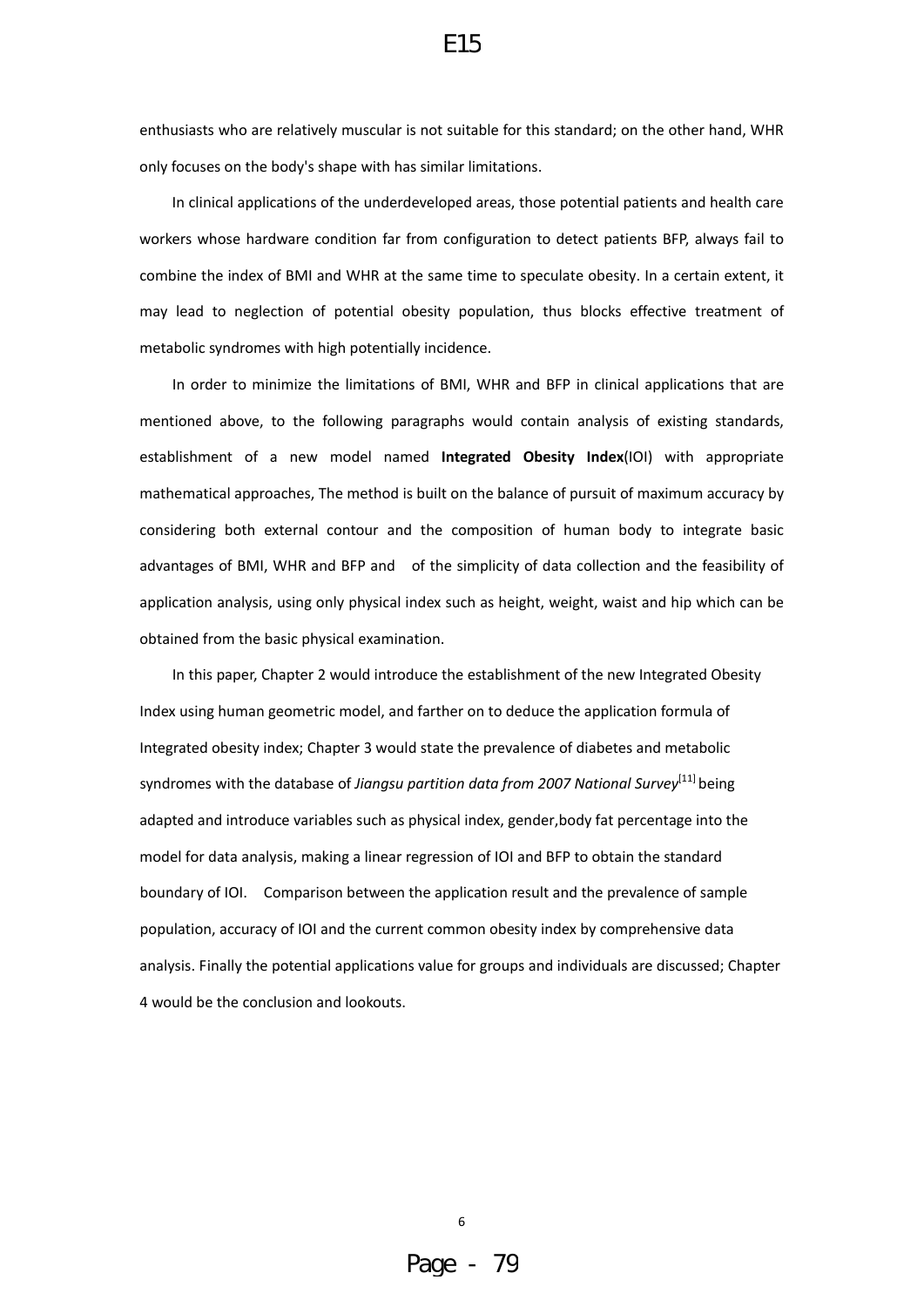# **Chapter 2MODEL ANALYSIS**

# **2.1Geometry Model of Human Body**

Over the years, researches have brought proportionality analysis into biological inquiry, using simplified geometric model to obtain a representative result. Therefore in this section, body structure of human being population would be simplified down to geometric level even if they are one of the most advanced organisms in the nature. The whole process is under the body would only be only constructed with trunk and extremities, which are accounted for most mass of the body. This paper presents a body geometry model considering the torso, upper limbs and waist, abdomen, respectively, as two sets of frustum, the lower limbs as a cone, as seen below (figure 1):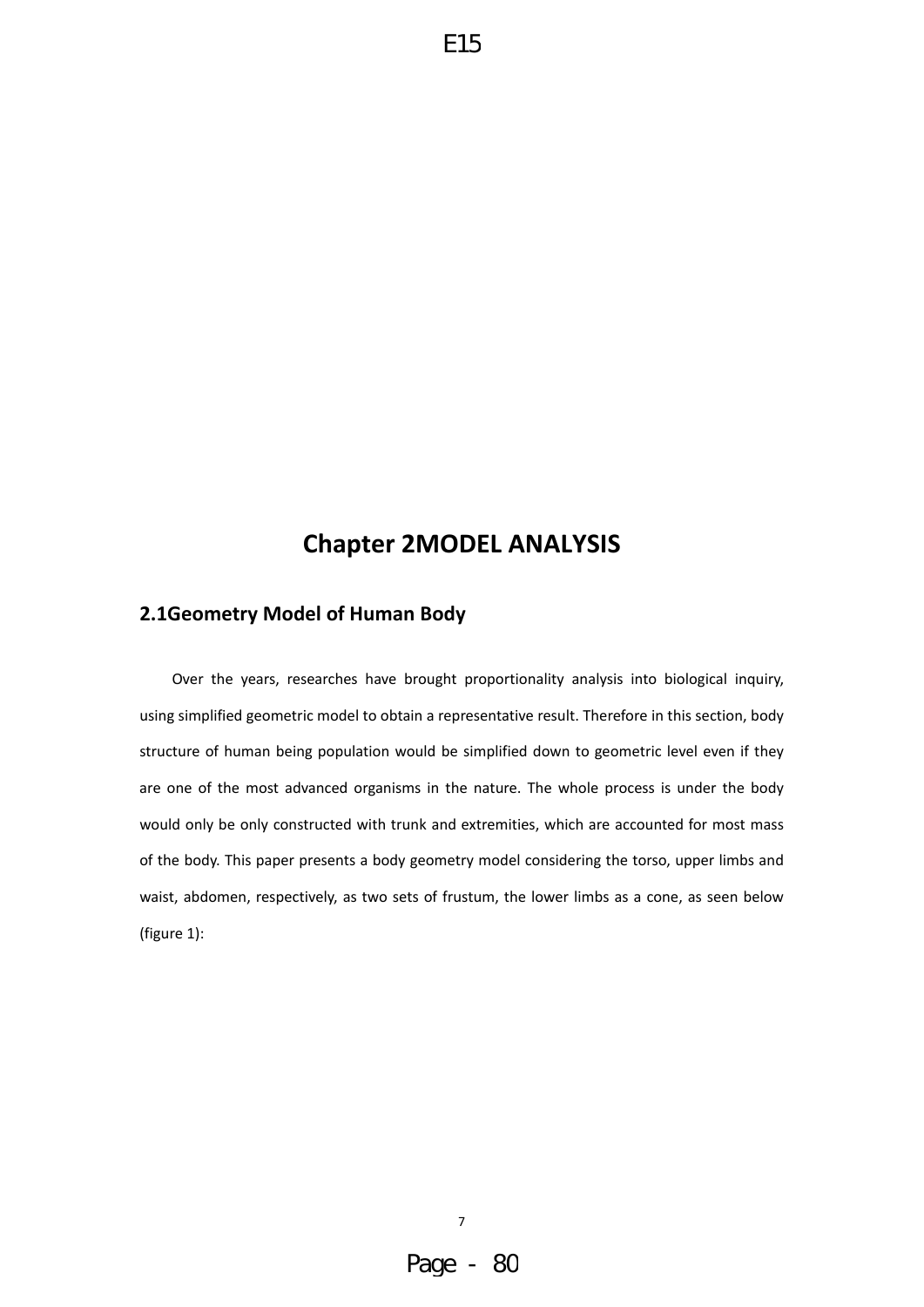

**Figure 1: geometric shapes of human body** 

Height =H, Upper body length=h,  $h \propto H$  and h/H=a( a is a constant).

The above models assume that shoulder and hip circumference are two equal circles, which areas are S. Waist-to-hip ratio presented as WHR=K. So the waist size is shown as  $S' = K^2S$ . Approximate body volume can be obtained from the formula:

(1)

## **2.2Mathematical Interpretation of BMI**



With the formula  $\qquad \qquad$  , it's not hard

to configure a cylinder with same volume of a human body (figure 2),

 $V_{\rm h} = V$ 

Which height is  $H$ , and

With t



Figure 2: Cylinder geometry of human body

8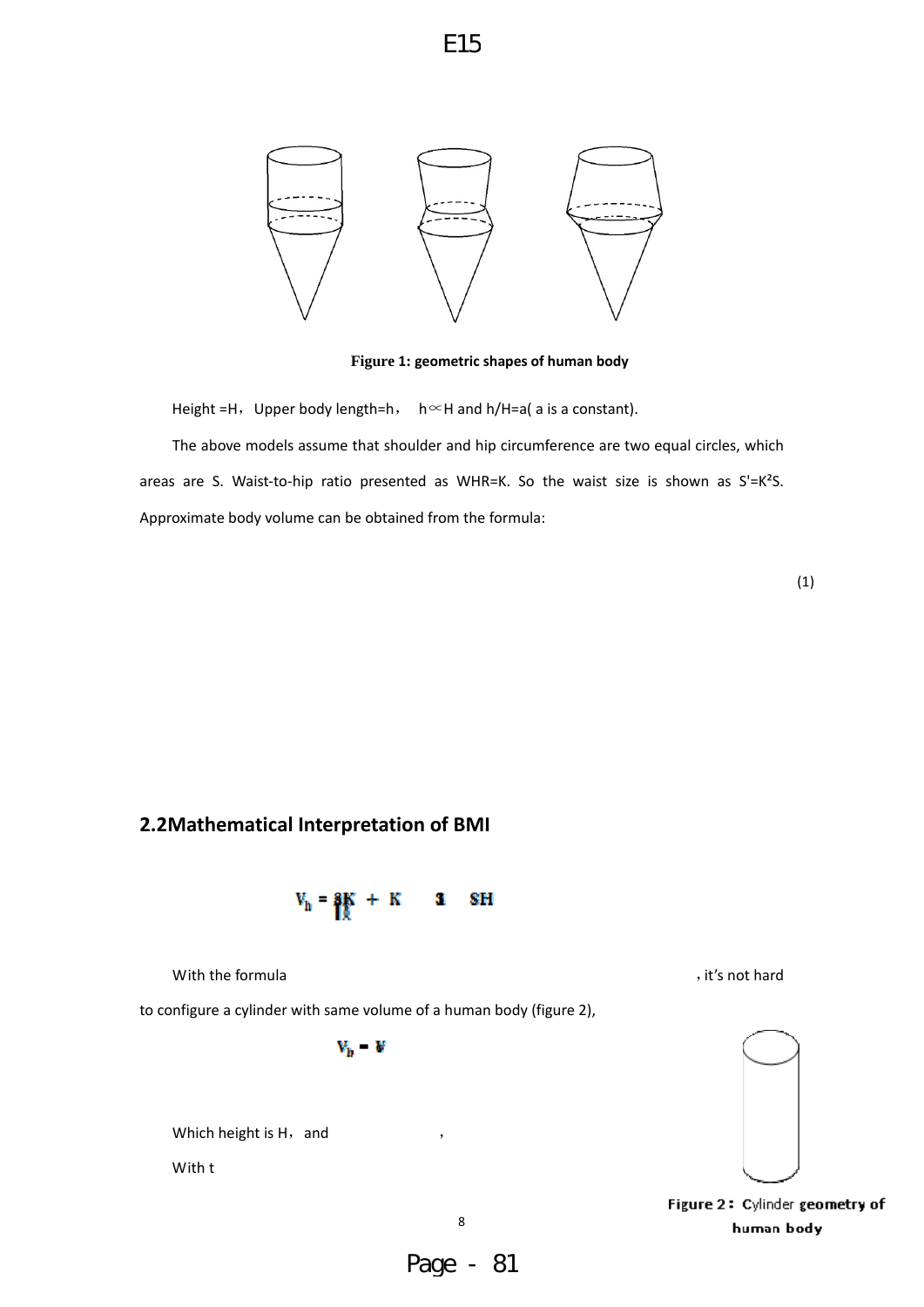**BMI**  $\frac{M}{S}$ 

In solid geometry  $\theta$ , so the base area of cylinder can be expressed

 $S_{\rm in}$  1  ${\rm H}$ 

with

And 
$$
BMI = \frac{M(KG)}{H^2 Y m^2 Y},
$$
 therefore

Which means of BMI values can be seen as the mass loaded on the bottom area.

According to the derivation and unit of BMI(kg/m<sup>2</sup>) mentioned above, BMI can be treated as the mass loaded per unit area, which means BMI value is proportional related to the mass per unit area. Therefore, when endowed same height, the magnitude of BMI is proportional to the density of the individual. The density of fat is approximately 0.9g/ml, which is slightly less than the density of muscle (approximately 1.06g/ml)<sup>[12]</sup>, from which it can be concluded that body fat percentage is inversely proportional to BMI, directly proportional to the degree of obesity. This conclusion is obviously not rigorous. Clinically it has been identified that the degree of obesity is lower if BMI value is smaller and the degree obesity is higher if BMI value is bigger.

This confliction shows the defection for using BMI. The conception of BMI is based on the assumption that the density of body is roughly the same. Therefore it is identified clinically the mass that human body can bear on one unit area holds the same  $[13]$ . By international standard, the cut-off point for overweight is BMI exceeding 25kg/m<sup>2</sup>, whereas 25kg/m<sup>2</sup> is proportional to the mass value the body bears per unit area, also  $25\text{kg/m}^2$  can be simply recognize as the mass value on per unit area of a human body with standard density. In other words, if BMI of an individual is less than this, the mass which human body bears per unit area is lower. While the mass which human body can bear on relative unit area remains the same, which means the individual does not have so much cross‐sectional area, the smaller cross‐sectional area of an individual, the thinner it is, the lower the degree of obesity. Similarly, in order to withstand the mass on per unit area, for individuals who have higher BMI, the cross-sectional sections have to be enlarged, which means that the degree of obesity is higher.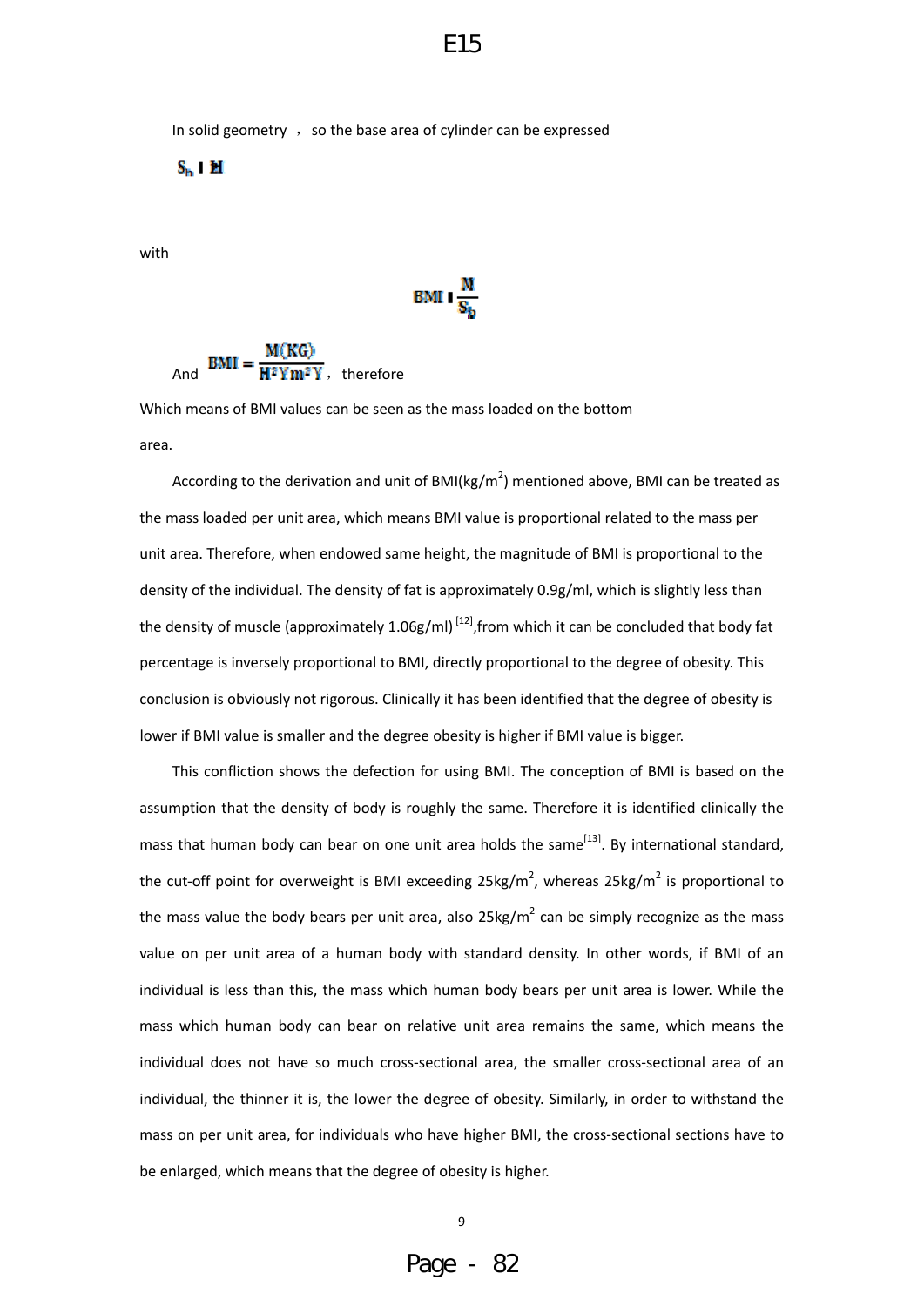The derivations above also reveal one limitation of BMI application: it ignores the differentiation of fat percentage and density of human bodies. In another word, for one whose BMI value exceeds, the value of overweight does not necessarily need to enlarge his cross‐sectional area if his bearing ability exceeds the standard. Therefore it proves that the formula of bearing mass derived from IOI model in this paper is suitable for individuals with different density.

#### **2.3 Integrated Obesity Index (IOI) derivation**

In fact it is not difficult to assume that there are two individuals with same height (H), same mass (M) (namely the same BMI) and same cross-sectional area of hips(S), while with different WHR =  $K_1$ , K respectively ( $K_1$ <K) (due to different body fat percentage and density). The assumption states that the degree of obesity of the latter can be accurately represented by BMI, whose body fat percentage and density is equal to the standard value, so K is considered as the standard value for WHP.

According to the formula of volume:

(2)

Their volume will be converted into the cylinder with same height H(figure3):

(3)



Two cylinders are obtained with same height but different bottom areas, which are:

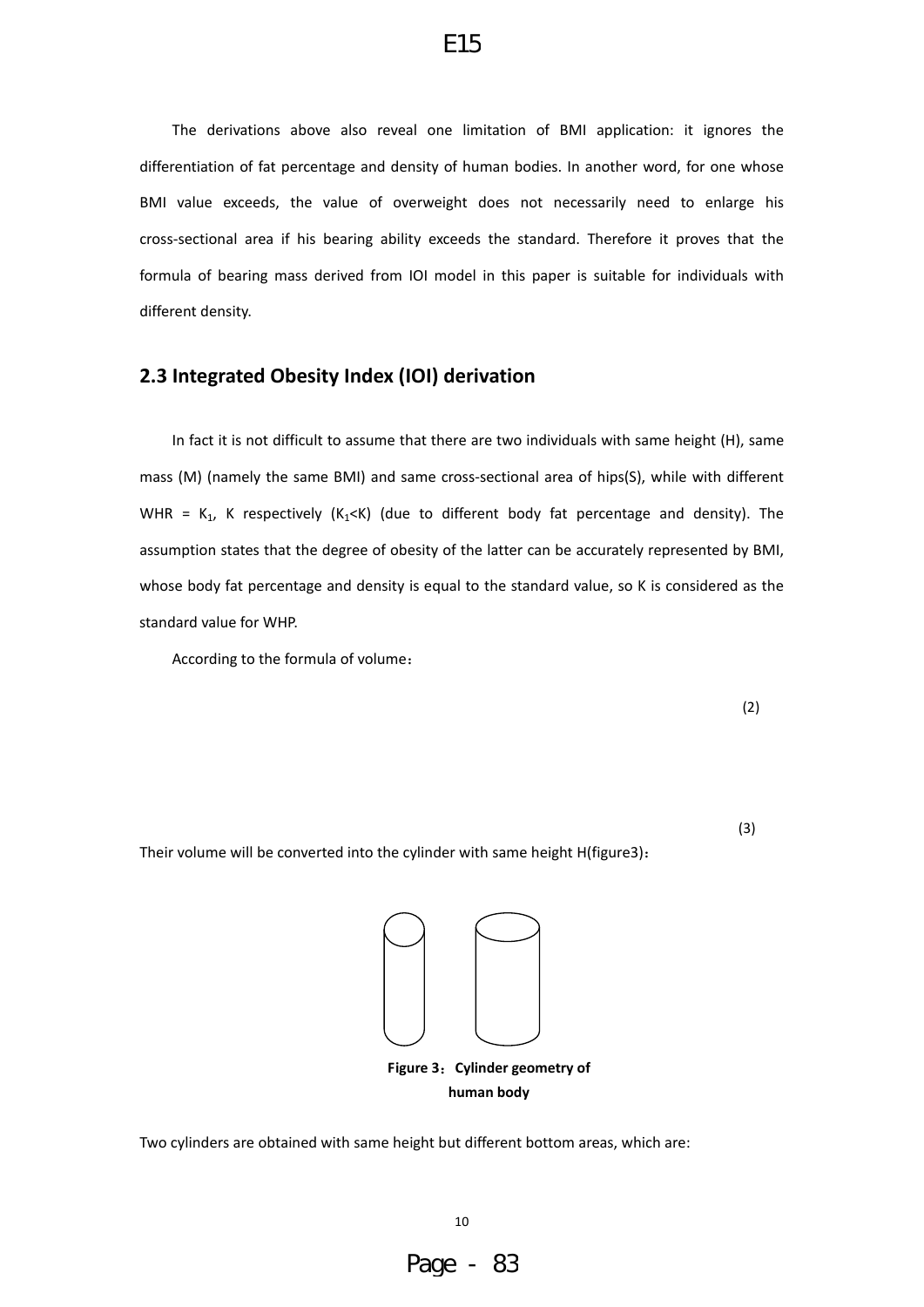$$
^{(4)}
$$

$$
S_b = \frac{V}{H} = \left[\frac{a}{3(K^2 + K)} + \frac{1}{3}\right]g
$$
 (5)

The actual masses acting on the bottom areas are (their ability to withstand the mass):

(6)

$$
(7)
$$

$$
\lambda = \frac{M}{\left[ \frac{a}{3(K^2 + K)} + \frac{1}{3} \right] 8}
$$

Then it is possible for the calculation of the standard coefficient of  $\frac{S_p}{H^2}$ =θ, then:

$$
\lambda_1 \times \mathbf{H}^2 \times \mathbf{0}_1 = \mathbf{M} \tag{8}
$$

$$
\lambda \times \mathbf{H}^2 \times \mathbf{\Theta} = \mathbf{M} \tag{9}
$$

Then:

$$
\frac{\sigma_1}{\theta} = \frac{\lambda}{\lambda_1} = \frac{\left[\frac{a}{3(K^2 + K)} + \frac{1}{3}\right]}{2} \left[\frac{a}{3(K_1^2 + K_1)} + \frac{1}{3}\right]
$$
\n(10)

It is known:  $\mathbf{B}M\mathbf{I} \times \mathbf{1}_{\beta} = \lambda$ 

So

$$
\lambda 1 = \lambda \times \frac{\frac{a}{3(K_1^2 + K_1)} + \frac{1}{3}}{\frac{a}{3(K^2 + K)} + \frac{1}{3}}
$$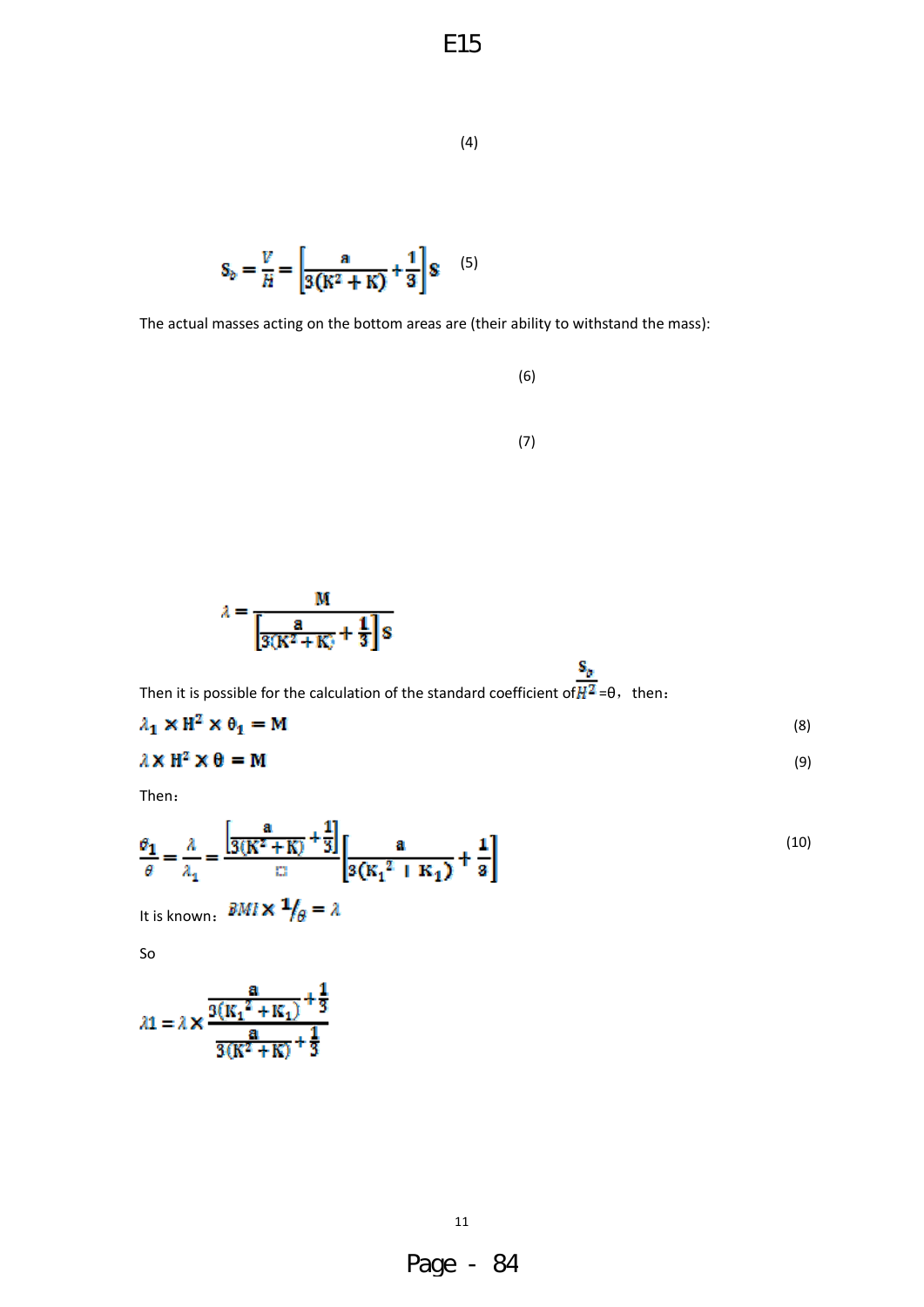$$
= \text{BMI} \times \frac{\frac{a}{3(K_1^2 + K_1)} + \frac{1}{3}}{\frac{a}{3(K^2 + K)} + \frac{1}{3}\theta}
$$

It has been described in the paper that **in the sensual set of the sensual value** under standard condition, which means it could be seen as a constant. Then a new formula of the bearing mass comes with:

$$
\delta = \text{BMI} \times \left[ \frac{a}{3(K^2 + K)} + \frac{1}{3} \right] \tag{12}
$$

In the formula, *a* is a constant. The majority of the vertical structure of the human body is complied with the golden ratio  $^{[13]}$ , by ignoring the impact of the nuances of the vertical structure

on body volume, an unified standard would be taken as . So the new formula emerges as:

$$
\delta = \text{BMI} \times \left[ \frac{5}{39(K^2 + K)} + \frac{1}{3} \right] \tag{13}
$$

In which  $K = WHR$ ,  $\delta = I0I$ , namely the formula of **Integrated Obesity Index** (IOI) is:

$$
IOI = BMI \times \left[ \frac{5}{39(WHR^2 + WHR)} + \frac{1}{3} \right]
$$
 (14)

 $a = \frac{5}{13}$ 

The new index (IOI) reflects the bearing mass per unit area, which combines the assessment of BMI and WHR and minimizes their limitations. If the magnitude of IOI for an individual is higher than the standard value, despite the ability of bearing mass is different, his the cross‐sectional area can be regarded as being enlarged, so he has a higher degree of obesity. Similarly, if one's IOI value is lower than the standard value, despite the different ability of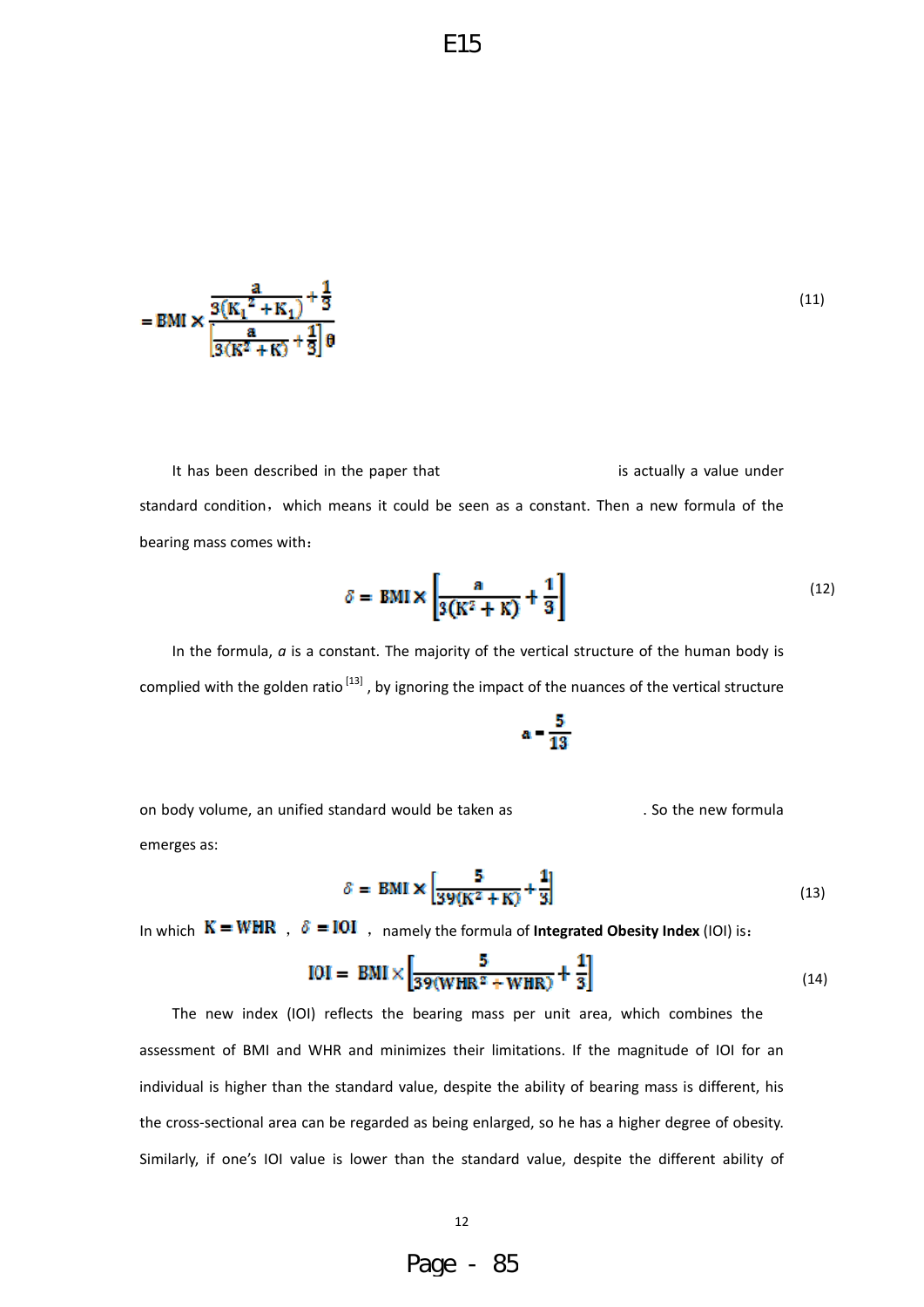bearing mass, his cross‐sectional area can be regarded being reduced, thus leading to a lower degree of obesity.

In the next chapter, the new index (IOI) will be applied to the sample population to determine the cut-off point of IOI obesity and to conduct analysis for validating. The application of IOI on the groups and individuals of sample population will also be introduced.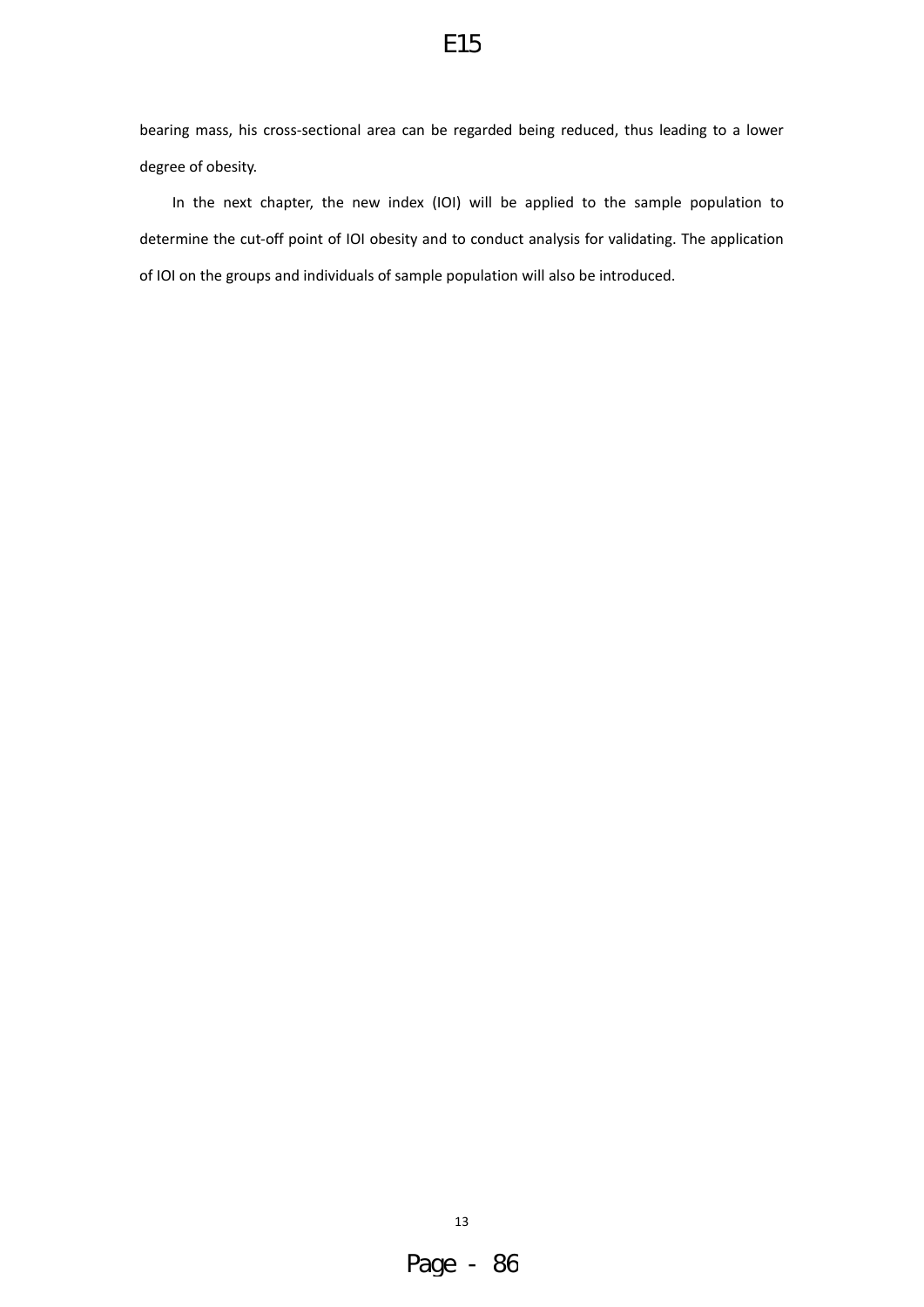# **Chapter 3 DATA ANALYSIS**

E15

In this chapter we adapted the database of "National Survey on Prevalence of Diabetes and Metabolic Syndromes, Jiangsu area in 2007<sup>[11]</sup>", introduced physical indexes, gender and body fat percentage into a model for data analysis and made linear regressions on the images. Based on the intersection of the fitting curve of body fat percentage and the linear regressions, the standard cut-off points of Integrated Obesity Index (IOI) has been obtained. Then we applied the standard to sample population for analysis, compared IOI with current common obesity index and finally discussed the potential value of application in groups and individuals.

#### **3.1 Data pre‐processing**

We exported data from the database of "National Survey on Prevalence of Diabetes and Metabolic Syndromes, Jiangsu area in 2007<sup>[11]</sup>" The total sample is 3449, in which 2206 are complete. After excluding the data of minor 2202 sample were validated.

Some analyzed data of human body indexes are abnormal, examples are shown in table 3:

| height $(CM)$ | weight $(KG)$ | BMI  | waist $(CM)$ | hip $(M)$ | <b>WHR</b> | body fat percentage (%) |
|---------------|---------------|------|--------------|-----------|------------|-------------------------|
| 169           | 86            | 30.1 | 92           | 112       | 0.82       | 4.8                     |
| 158           | 48            | 19.2 | 73           | 89        | 0.82       | 33.4                    |

**Table 3**:**Examples of Data Anomalies**

The first one obviously is obese according to his height, weight, waist and hip alone, where his BMI=30.1 and WHR=0.82. But the actual body fat percentage is low, indicating most likely a measurement error or a data input error. The second one with normal physical index and height/weight had high body fat percentage, which might be a special individual case.

Considering the fact that the causes of the abnormal data mentioned above are difficult to verify, this paper remains such data for analysis in order to ensure scientific rigor.

#### **3.2Cut‐off points of IOI and Validation**

The formula has been deduced in last chapter:  $\delta$  = BMI×[5/39(K<sup>2</sup>+K)+1/3], in which K=WHR,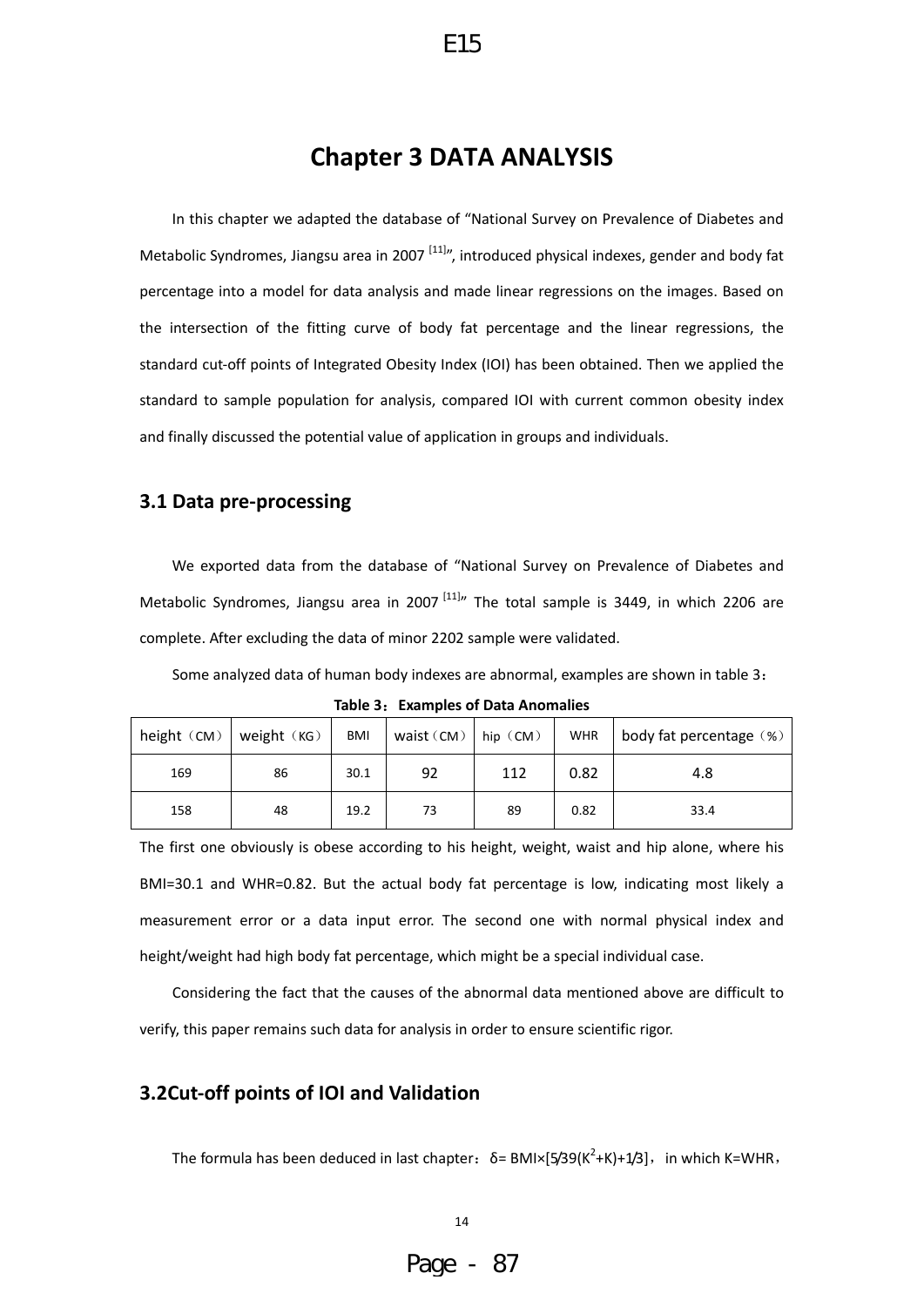δ=IOI,namely **Integrated Obesity Index**. However in order to apply this formula in prediction of the prevalence of diabetes and metabolic syndromes in practical applications, it is also need to validate the new index as well as draw up cut‐off points of IOI for those who are "in the high risk of abnormal metabolism", namely "obese or overweight people", delimitating in all demographic people.

We will compare the new index, IOI with BMI to find out its advantages and disadvantages as BMI is currently the most widely used standard for obesity.

According to previous discussion clinical statistics shows that BFP is most representative, namely this index is most associated with the expected incidence of metabolic syndromes, although it cannot be widely used due to complexity and high cost. In order to verify whether the new index can reflect the different degrees of obesity we made an image of IOI ( $\delta$ ) and body fat



percentage in Figure 4.

It can be seen clearly from the figure that IOI has positive linear correlation with body fat percentage. Meanwhile there is a clear boundary between male and female scatterplot, which correspond to the previous point that levels of body fat are epidemiologically dependent on sex: if the degree of obesity is same the male body fat content is 10% lower than the female.

In order to explore the superiority of the new index in application, as comparison we also made the image of the correlation between WHR and BFP and one between BMI and BFP.

**Figure 4**:**The image of IOI( ) and body fat percentage**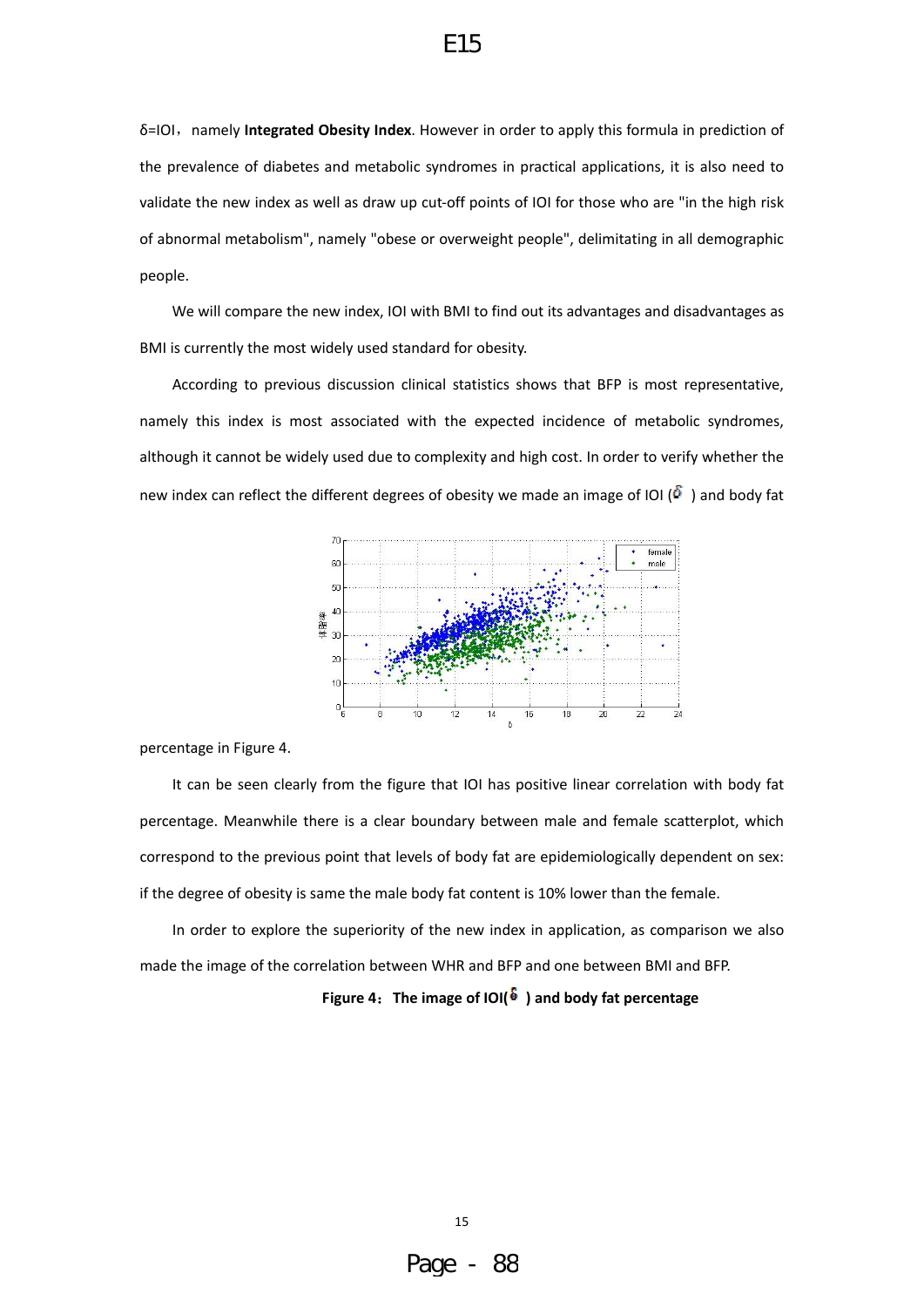The image of the correlation between WHR and BFP is shown as following (Figure5):





In the image of the relationship between WHR and BFP we can find a linear relationship, which indicates that WHR has certain influence on BFP. So IOI, in which WHR is taken into account, is more reasonable and more comprehensive comparing to the application of BMI alone.



The image of the correlation between BMI and BFP is shown as following (Figure 6):

**Figure 6**:**The image of the relationship between BMI and BFP**

In the image of correlation between BMI and BFP the degree of concentration of dots for male and female is weaker than in the image of correlation between BFP and IOI. In the Chapter 1 we have mentioned the formula of the conversion between BMI and body fat percentage: BFP%  $= 1.2 \times$ BMI + 0.233×Age - 10.8×Gender, the gender value of male is 1 and female is 0. Although this formula has taken into account the difference between male and female body fat percentage, it is generally considered that the value of BFP derived from BMI index is not more superior than the value of BMI, which simply because with different body fat percentage male and female at the same age and same BMI cannot be considered the same. In another words, the standard of BMI used the same both for male and female cannot exactly correspond to the different body fat percentage. Therefore after a reasonable deriving, the advantage of the new formula is that the

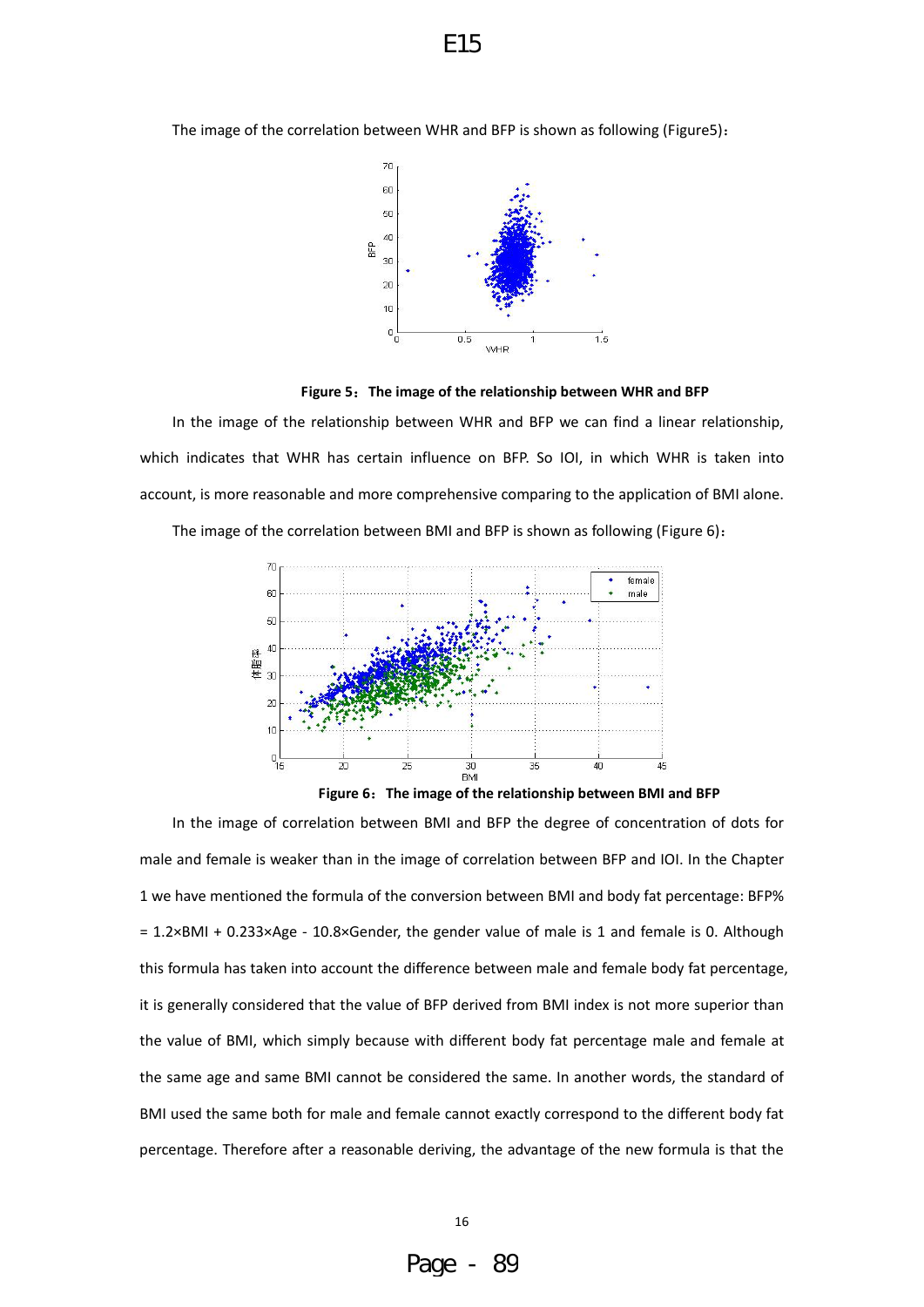same IOI value for male and female can exactly correspond to the different body fat percentage.

Previous research shows that there is a certain relationship between age and BFP<sup>[8]</sup>. In this paper we made the image of correlation between age and BFP shown in Figure 7:



Thus, there is a certain correlation between age and body fat percentage. Precedent studies have showed that the correlation between age, race, etc. and BFP is quadratic and nonlinear<sup>[8]</sup>. The influence of age on body fat percentage is limited, that body fat changes insignificantly with age to a certain degree. The changes of the values of BFP in the same age of men and women from 20 to 80 year-old are within 5.So these variables are negligible compared to the impact of gender on BFP. Therefore, we will ignore age and other possible variables in the following discussion of BMI and IOI in order to unify the variables and ensure that the new index is simple and practical in future application.

Based on the above conjecture and the fact thatcurrently the standard of BFP is the most widely accepted standard of obesity, in this paper we try to find out the relationship between IOI and BFP by linear regression at the same time we will verify this conjecture.

Establishing the formula of IOI and BFP:

#### $\mu = \theta_1 + \theta_2\delta$

(BFP= $\mu$ , IOI= $\delta$ ,  $\theta_1$ ,  $\theta_2$  are constants)

Based on the standard of Mat lab, after we make linear regression between IOI and BFP in women we find that:

BFP( $\mu$ )=7.40696751989167e-05+2.57702105517688\*δ(δ=IOI)

From STATS we can get the value:  $R^2$ =1.0; F=1.1877>f=0.0000; p=0.0235<alpha=0.05; This shows that the accuracy of this fitting is high.

Similarly, after we make linear regression between IOI and BFP in men we find that:

17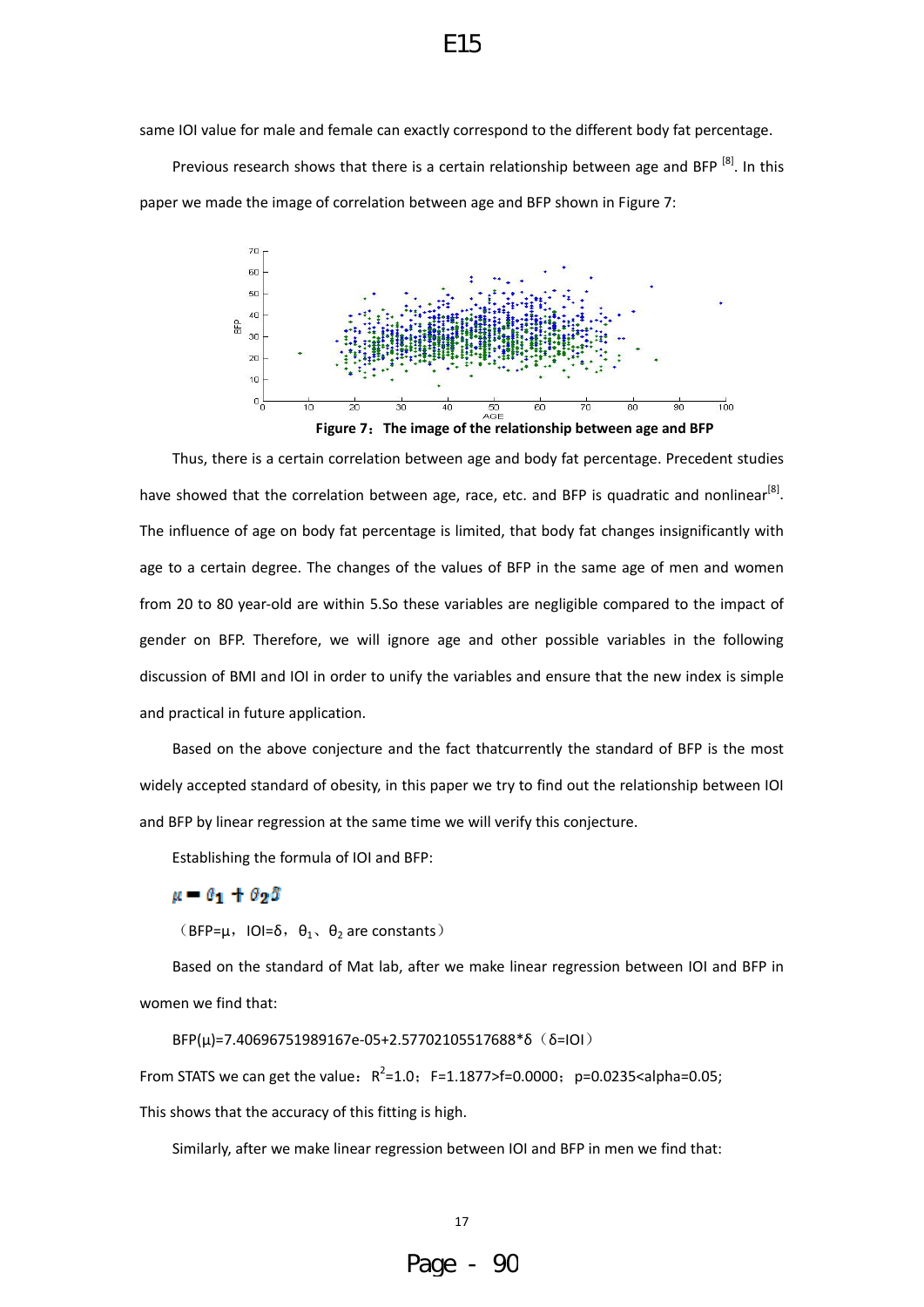BFP(μ)= -4.12403059011801+2.24440311074324\*δ (δ=IOI)

From STATS we can get the value:  $R^2$ =0.5446; F=646.9094>f=0.0000; p=20.1748>alpha=0.05; Here, the value of p is more than the default value of alpha, suggesting the accuracy is not high enough, but the degree of the fitting is acceptable from the image, so we temporarily consider that it is correct, we will make a detailed analysis afterwards .An image processed by Mat lab



Figure 8: The linear regression relationship between BFP and IOI. could

be found in Figure 8.

Based on the compartmentalization of BFP for the diagnosis of obesity mentioned above the standard of obesity in men is BFP≥25% and in women is ≥30%, we make an image in which  $\mu$ =25% for men and  $\mu$ =30% for women, showing overlapping with the fitting image(Figure 9):



**Figure 9**:**The fitting image of the relationship betweenIOI and BFP and the intersectionimage of BFP standard line.**

Solving the linear algebraic equations:

```
   μ=30
   μ= 7.40696751989167e‐05+2.57702105517688*δ 
   μ=25
```
Page - 91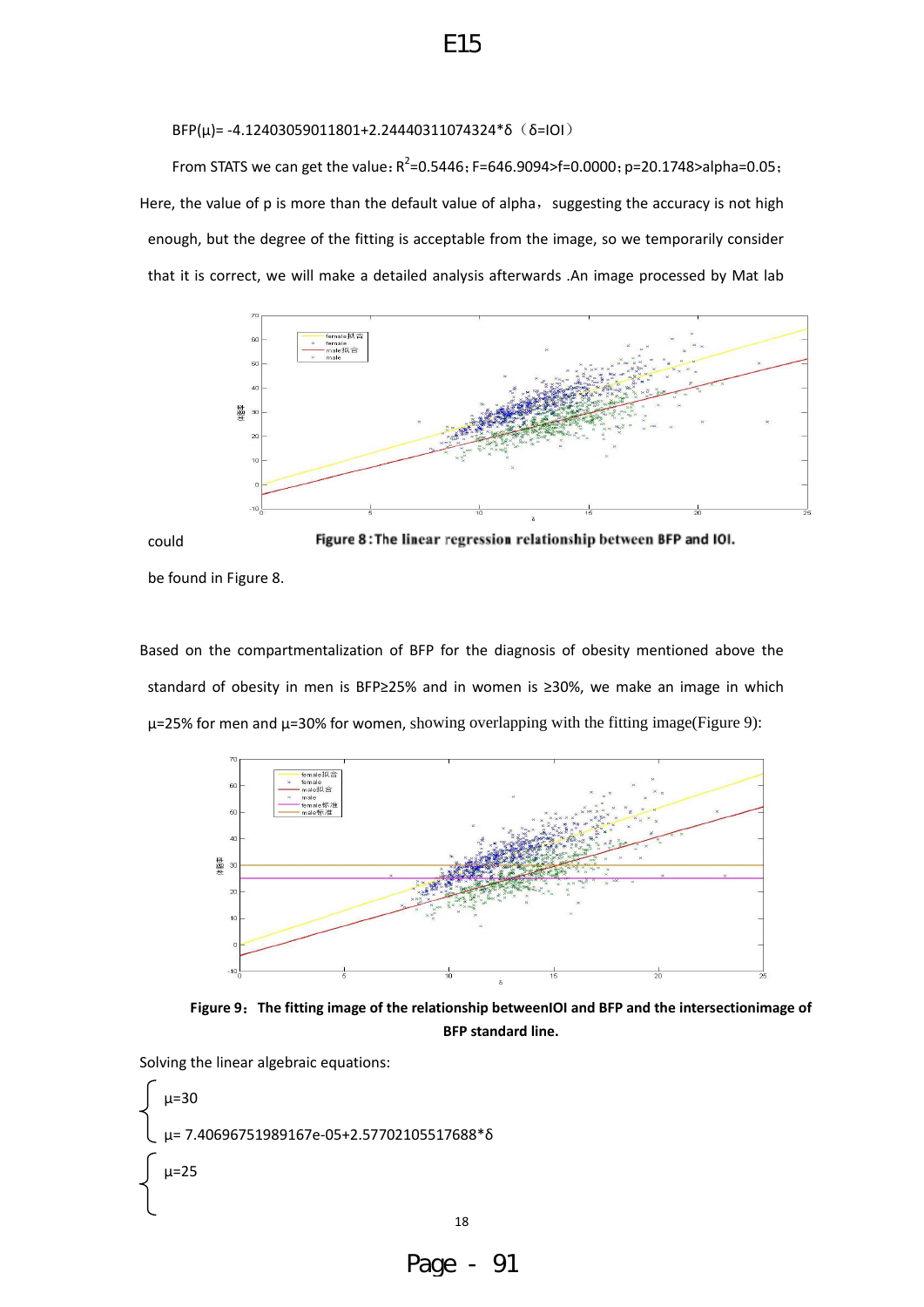μ= ‐4.12403059011801+2.24440311074324\*δ

Obtaining the intersection:

Women: (11.641319681909112092203653436247, 30.0)

Men: (12.976292204689393049677560999142, 25.0)

Therefore, this paper shows that **women will be considered as obesity if their IOI>=11.64 and**

E15

**men will be considered as obesity if their IOI>=12.97.** 

Similarly, after we make a linear regression between BMI and BFP we find that(figure 10):



**Figure 10**:**The linear regression relationship between BMI and BFP.**

Women:μ=‐6.37157579867540+1.63537111354473\*BMI

Men:μ=‐9.31845436900497+1.44367588279567\*BMI

We make an image in which  $\mu$ =25% for men and  $\mu$ =30% for women, showing the overlapping with the fitting image (Figure 11):



**Figure 11**:**The fitting image of the relationship betweenBMI and BFP and the intersectionimage of BFP standard line.**

The intersections were (22.240563929149149408312059284, 30.0) and

(23.7715783563187199169597848304, 25.0) respectively.

After the comparison of these results mentioned above we obtain the following results:

Based on STATS, the value generating from the linear regression between BMI and BFP is roughly the same as the value coming from the linear regression between IOI and BFP. The values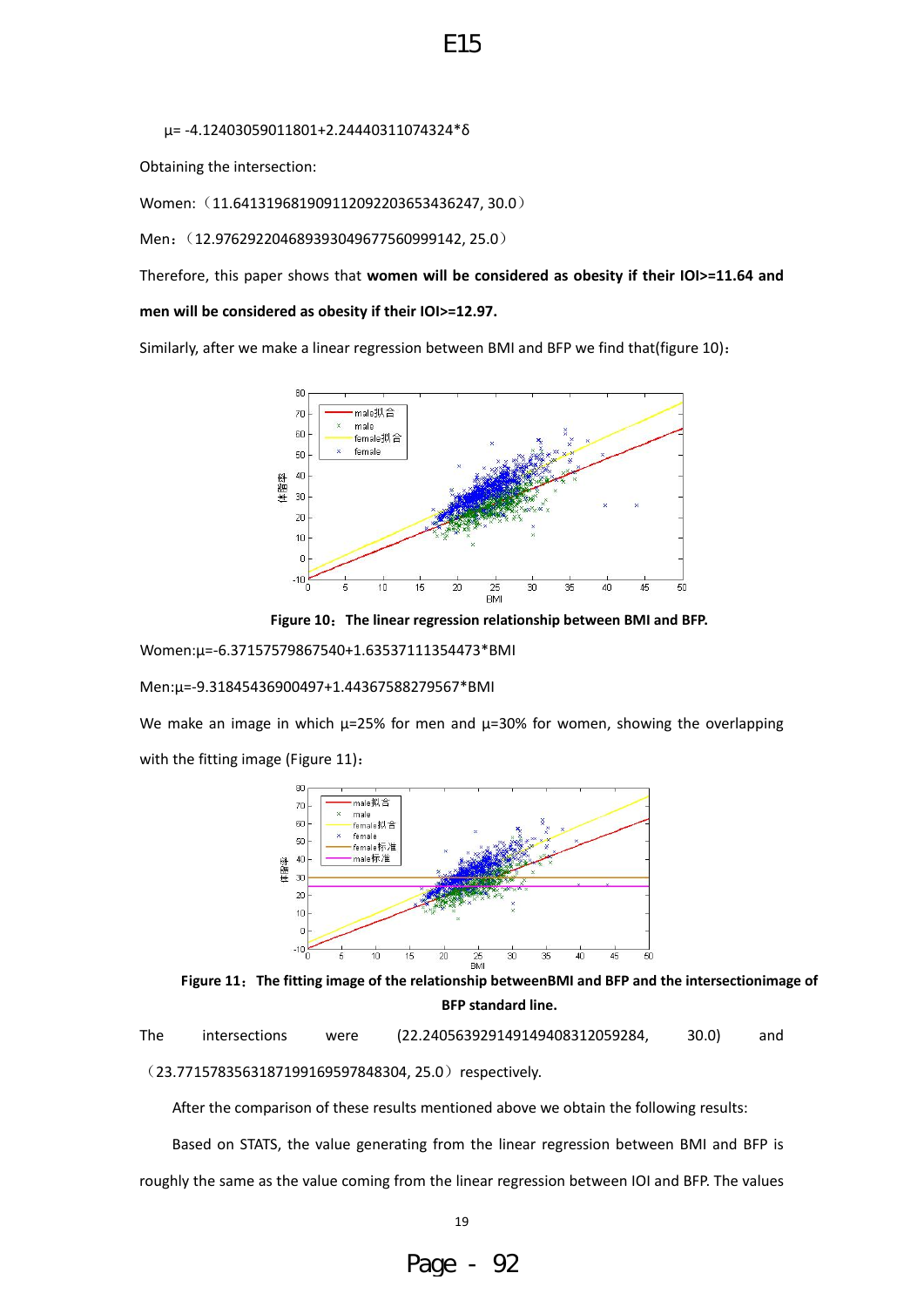of p in men are approximately 20, much larger than the default alpha=0.05.

In the preprocessing of data, there are two cases mentioned above in which data are abnormal, both of which are collecting from men. Considering that the living habits of men differ from those of women, the probability of male body to be extreme is greater than that of women (such as to have significantly higher content of muscle than normal). Therefore, we consider p≈20 as a relatively accurate and controllable estimate valuein this paper. In addition, the similar value of p can be obtained by two different paths, reflecting the acceptable accuracy. At the end of this paper, we also proposes a possible method to optimize the cut-off points for male population, which may compensate for the low fitting of the linear regression among male population .

Because the values of IOI corresponding to the different standard of body fat obesity in men and women are different, once again it shows that previously the measurement of BMI may be misleading for it was initially introduced to measure the female body  $[9]$ . Comparing the new index of IOI with BMI, we find that the change of the difference between men and women will be controlled within 0.1, validating previous achievements as well as confirming the accuracy of the new index.

#### **3.3 Correlation between IOI and Prevalence on Sample Population**

We applied the IOI cut-off points(for female IOI=11.64, for male IOI=12.98) to statistical sample population and obtained results shown on Table 4.

|            |                                  | normal       | obesity |            |  |
|------------|----------------------------------|--------------|---------|------------|--|
|            | category<br>Number<br>percentage |              | Number  | percentage |  |
| diabetes   | 42                               | 4.90%<br>118 |         | 8.79%      |  |
| <b>IGT</b> | 3                                | 0.35%        | 17      | 1.27%      |  |
| normal     | 813                              | 94.76%       | 1207    | 89.95%     |  |
| Total      | 858                              | 100.00%      | 1073    | 100.00%    |  |

**Table 4** :**The statistics of the prevalence of** diabetes in **IOI** non‐obese / **obese population** 

We could find from above table that the prevalence of diabetes and IGT (Impaired glucose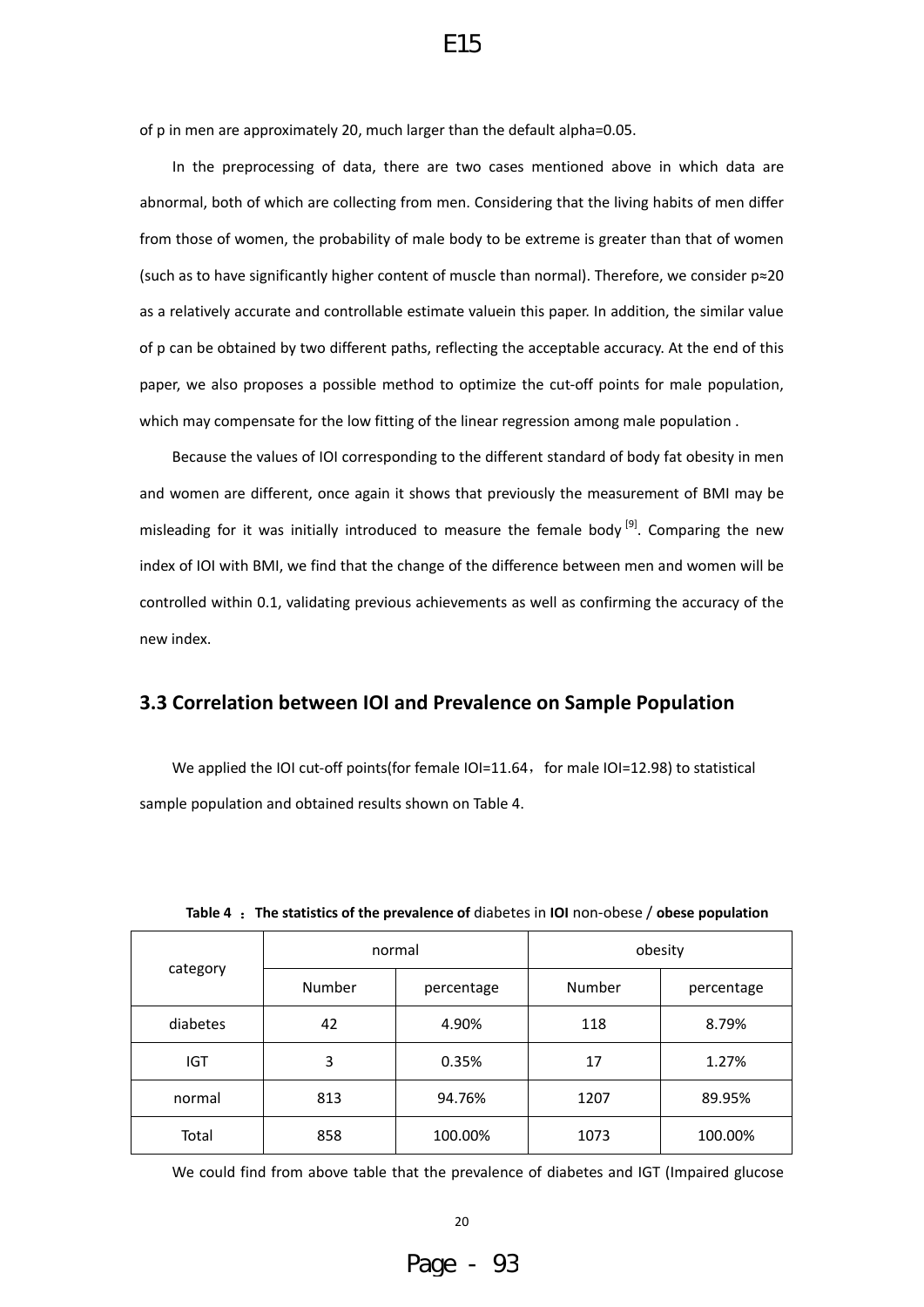tolerance is a pre-diabetic state of hyperglycemia that is associated with insulin resistance and may precede type 2 diabetes mellitus by many years  $[15]$ .) in overweight/obese population is nearly twice high as the prevalence in normal body population, which corresponds to the calculation by the standard of BFP. Therefore the new index, IOI is accurate and reliable in the estimate of the prevalence in statistical sample population.

However, among the IOI defined obese population there are 483 people whose BMI are within normal range, and 42 people out 483 are diabetic. The diabetes prevalence of this group is8.7%, consistent to the incidence of diabetes in obese population, which is significantly higher than that in non‐obese population.The above analysis so in the special individual the new index will compensate for the lack of common obesity standard in some extent, namely there are advantages for new index in individual applications.

To further analyze the advantages of the new index in the individual applications, in this paper we select two representative groups of individuals from the database for detailed analysis (Table 5 and Table 6):

|               | height<br>(cm) | weight<br>(kg) | <b>BMI</b> | waist<br>(cm) | hip(cm) | <b>WHR</b> | <b>BFP</b><br>$(\% )$ | 101(6) |
|---------------|----------------|----------------|------------|---------------|---------|------------|-----------------------|--------|
| Individual 1  | 166            | 67             | 24.3       | 77            | 99      | 0.778      | 26.8                  | 12.4   |
| Individual 2  | 175            | 75             | 24.5       | 81            | 104     | 0.779      | 23.4                  | 12.5   |
| Individual 3  | 165            | 66             | 24.3       | 75            | 94      | 0.799      | 22.3                  | 12.6   |
| Individual 4  | 162            | 63             | 24.1       | 74            | 91      | 0.813      | 25.6                  | 12.6   |
| Individual 5  | 164            | 65             | 24.2       | 80            | 99      | 0.808      | 20.5                  | 12.6   |
| Individual 6  | 170            | 70             | 24.2       | 80            | 98      | 0.816      | 22                    | 12.7   |
| Individual 7  | 158            | 61             | 24.4       | 78            | 97      | 0.804      | 17.8                  | 12.7   |
| Individual 8  | 161            | 63             | 24.1       | 80            | 96      | 0.833      | 22.3                  | 12.8   |
| Individual 9  | 173            | 72             | 24.1       | 85            | 102     | 0.833      | 23.2                  | 12.8   |
| Individual 10 | 164            | 67             | 24.8       | 78            | 98      | 0.796      | 21.6                  | 12.8   |
| Individual 11 | 170            | 70             | 24.2       | 72            | 86      | 0.837      | 15.3                  | 12.8   |
| Individual 12 | 166            | 67             | 24.4       | 89            | 107     | 0.832      | 24.3                  | 12.9   |
| Individual 13 | 174            | 74             | 24.6       | 83            | 101     | 0.822      | 25.0                  | 12.9   |
| Individual 14 | 161            | 62             | 24.1       | 82            | 96      | 0.854      | 24.2                  | 12.9   |
| Individual 15 | 170            | 70             | 24.2       | 78            | 92      | 0.848      | 27.0                  | 12.9   |
| Individual 16 | 174            | 73             | 24.1       | 83            | 97      | 0.856      | 19.9                  | 12.9   |
| Individual 17 | 174            | 75             | 24.8       | 83            | 102     | 0.814      | 27.1                  | 13.0   |
| Individual 18 | 172            | 74             | 24.9       | 84            | 104     | 0.808      | 19.5                  | 13.0   |

**Table 5**:**Part of the sampling data 1**

The examples are IOI‐defined normal Asian BMI‐defined overweight, among whom there is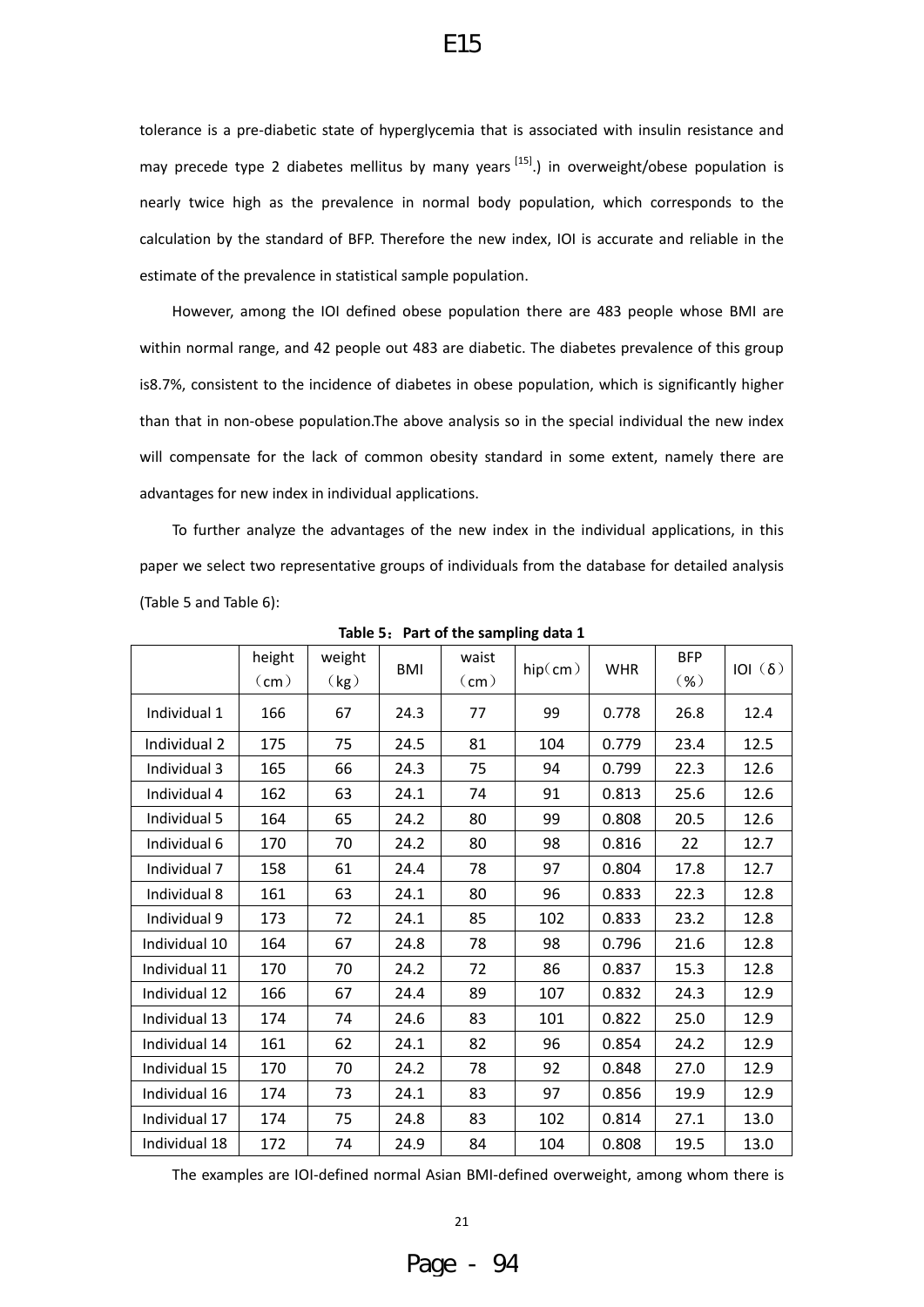only one diabetic patient, and the group incidence is about 5.5%, consistent to prevalence among normal people. Further analysis finds that examples above are individuals with comparatively smaller WHR and BFP value. One educated guess is that due to frequent exercise or congenital factors, their body contain more muscle than most people. Clinically, with the application of IOI,the examples above should be analyzed individually instead of being suggested to be on diet or lose weight arbitrarily, which reflects the advantage of IOI in the diagnosis of obesity for individual applications in one aspect.

Similarly, we also have selected some examples from the obese population based on IOI (Table 6):

|               | height | weight |            | waist | hip           | <b>WHR</b> | <b>BFP</b> | $ O (\delta)$ |
|---------------|--------|--------|------------|-------|---------------|------------|------------|---------------|
|               | (cm)   | (kg)   | <b>BMI</b> | (cm)  | $\text{(cm)}$ |            | $(\% )$    |               |
| Individual 19 | 148    | 50     | 22.7       | 76    | 94            | 0.809      | 30.6       | 11.8          |
| Individual 20 | 152    | 52     | 22.4       | 84    | 90            | 0.934      | 34.4       | 12.6          |
| Individual 21 | 164    | 63     | 23.3       | 89    | 96            | 0.927      | 28.4       | 13.1          |
| Individual 22 | 156    | 55     | 22.8       | 82    | 93            | 0.881      | 31         | 12.4          |
| Individual 23 | 163    | 62     | 23.1       | 80    | 95            | 0.842      | 29.7       | 12.3          |
| Individual 24 | 162    | 60     | 23         | 79    | 89            | 0.888      | 31.3       | 12.6          |
| Individual 25 | 149    | 52     | 23.2       | 82    | 95            | 0.863      | 33.4       | 12.5          |
| Individual 26 | 159    | 59     | 23.3       | 73    | 89            | 0.820      | 33.2       | 12.2          |
| Individual 27 | 159    | 59     | 23.3       | 75    | 90            | 0.833      | 33.6       | 12.3          |
| Individual 28 | 163    | 62     | 23.3       | 76    | 91            | 0.835      | 30.7       | 12.3          |
| Individual 29 | 164    | 63     | 23.3       | 89    | 96            | 0.927      | 28.4       | 13.1          |

**Table 6**:**Part of the sampling data 2**

The above examples are IOI‐defined obese and BMI‐defined normal diabetic patients.A thorough analysis of their physical index finds that the relatively small body sizes of the examples directly results in the small value of their BMI, despite the fact that their BFP, waist and hip value are significantly higher than normal people, which all correspond to their IOI value. An intersecting fact is that their IOI values are even greater than those of the previous table. Therefore, the application of IOI will also benefit obese people with small body sizewhich reflects the advantage of IOI in the diagnosis of obesity for individual applications in another aspect.

In the database, the application of IOI on 29 individuals out of 2202 fully demonstrates the absolute advantage for the primary obesity assessment of individuals; In other words, one out of every 40 borderline cases (individuals who are BMI‐defined obese and WHR‐defined normal or vice versa) will directly benefit from the application and promotion of IOI. The above analysis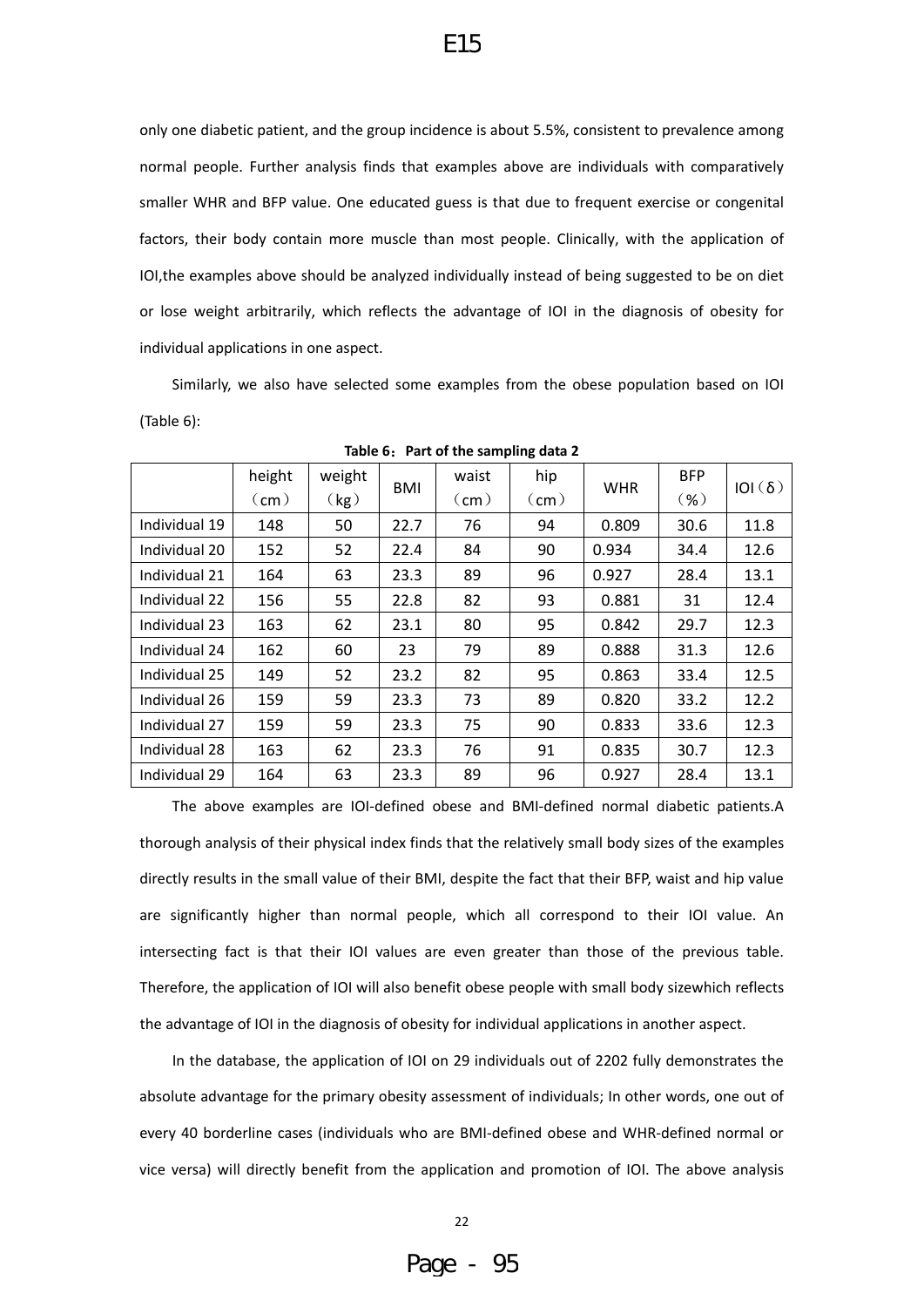shows that the values of IOI are of science and accuracy for individual with significant advantage over the use of BMI or WHR alone. The application and promotion of IOI among people who are borderline cases or with special body type will compensate for the deficiencies of currently used common obesity standard to some extent.

#### **3.4 Misjudgment Probability and Correction Analysis**

In the previous analysis the paper demonstrates that the accuracy of IOI is similar to BMI in the application among sample population, which indicates that the two are equally feasible and worthy of promotion for demographic or epidemiological use. The following analysis of misjudgment probability and correction of IOI and other obesity index will demonstrate the new index's superiority over the existing ones.

Analysis and comparison of the misjudgment probability of obesity indexes:

We use BFP define absolute obesity and calculate the following probabilities:

A= {BFP‐defined obese individuals}; B= {obese individuals defined by other indexes}

 $\mathbf{F}_1$  can be considered as the probability of underlying obese individuals, and  $\mathbf{P}_2$  van be considered as normal people misjudged as obese by either IOI, BMI, or WHR, namely $\mathbf{F_1}$  is negatively correlated to the enlargement of obese population, and  $\mathbb{P}_2$  is positively correlated to the enlargement of the obese population. The main purpose of proposing IOI is to raise the public attention towards obesity and possibly reduce the incidence of diabetes and metabolic syndromes caused by underlying obesity, we design IOI with a smallest possible  $P_1$  value and a comparatively small  $P_2$  value.

Use Matlab to calculate  $P_1$  and  $P_2$  for BMI: Male:  $P_1 = 0.8806$   $P_2 = 0.0758$ Female:  $P_1 = 0.8944$   $P_2 = 0.0460$ 

Thus, there will be 90% obese patients remainundetected under the application of BMI.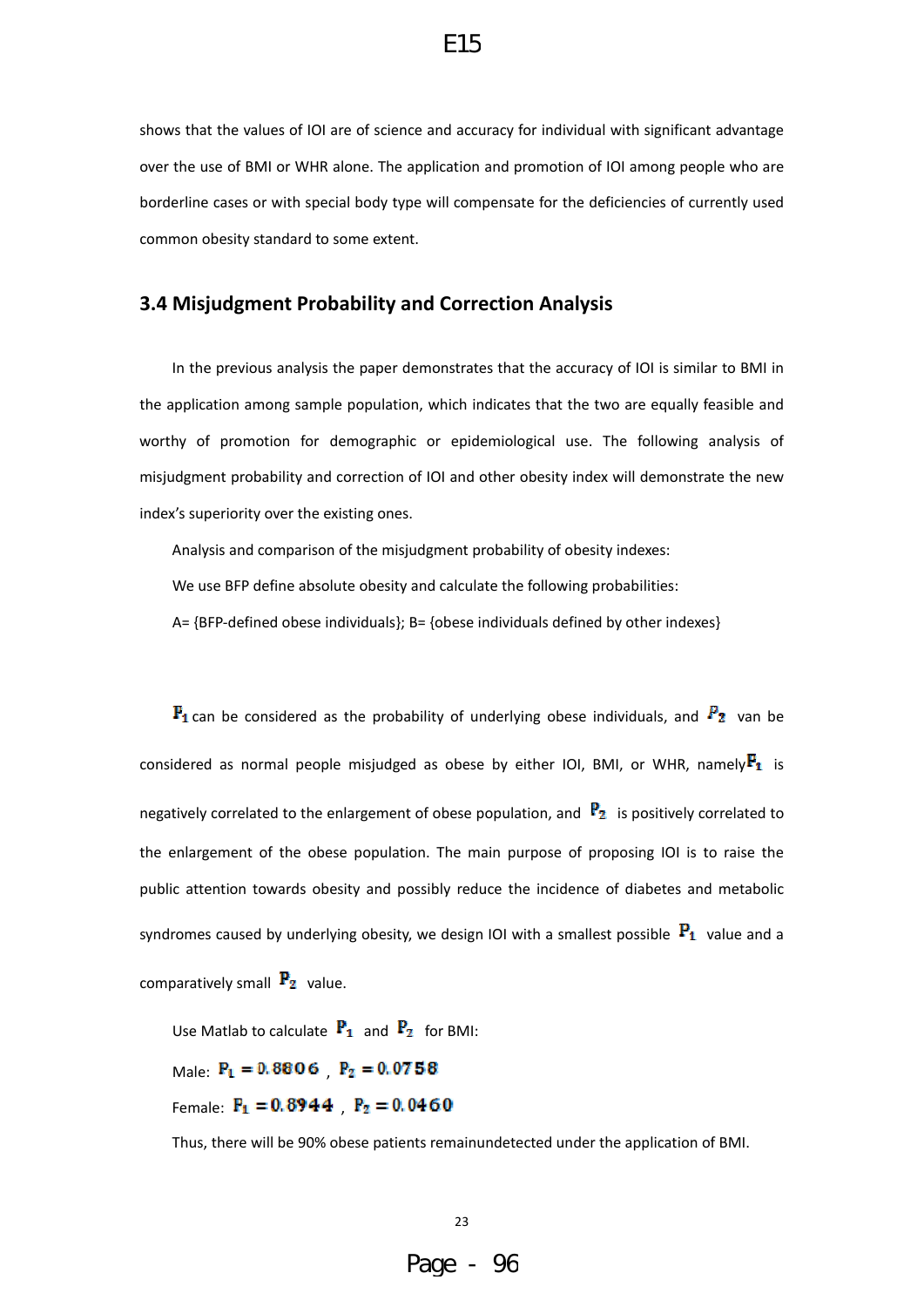Similarly, use Matlab to calculate  $\mathbf{F}_1$  and  $\mathbf{F}_2$  for IOI:

Male:  $P_1 = 0.1466$   $P_2 = 0.2063$ Female:  $P_1 = 0.0929$   $P_2 = 0.1262$ 

We notice that  $\mathbf{P}_2$  elevates slightly while  $\mathbf{P}_1$  declines significantly. Thus, 90% obese patient CAN be found by IOI while the total number of defined obese population remains the same with BMI. Hereby, IOI demonstrates its superiority over BMI with significantly smaller misjudgment probability.

As previously mentioned, because all obesity standards were initially introduced for female, male demonstrates both a low fitting of the linear regression and extreme tendencies in data analysis. To improve the accuracy of IOI's application in male, the paper proposes a possible methodby utilizing the same practice of calculating the misjudgment possibility to optimize the cut-off points for male population. The application of this method may be limited and needs further analysis due to its large dependence on the demographic data of sample population.

Since the linear regression between IOI and BFP with a comparatively low accuracy has already be obtained and thoroughly analyzed, the improving process is mainly based on the cut‐off points derived from the linear regression as stated before (namely IOI>=12.96 represents obesity in male). Hence, we calculate the values of P1 and P2 in the region of [12, 14] at 0.01 intervals. Accomplishing the process by inputting data into Matlab program, wefind a pair of value for P1 and P2 within which the possibility of misjudgment are comparable to that in female, labeling the corresponding IOI value as the more accurate, improved cut-off point.

We get from Matlab as follow:

when IOI=12.44, P1 in male is most close to P1 in female;

when IOI=13.38, P2 in male is most close to P2 in female.

Thus, we could conclude that the accurate boundary in male should be in the range of [12.44, 13.38] based on different need for significance in P1 and P2. In this paper, we consider the misjudgment of IOI in male to be less as the boundary approaches 12.44 due to the purpose of including as much obese individual in the IOI‐based obese group as possible, namely P1 overweigh P2.

E15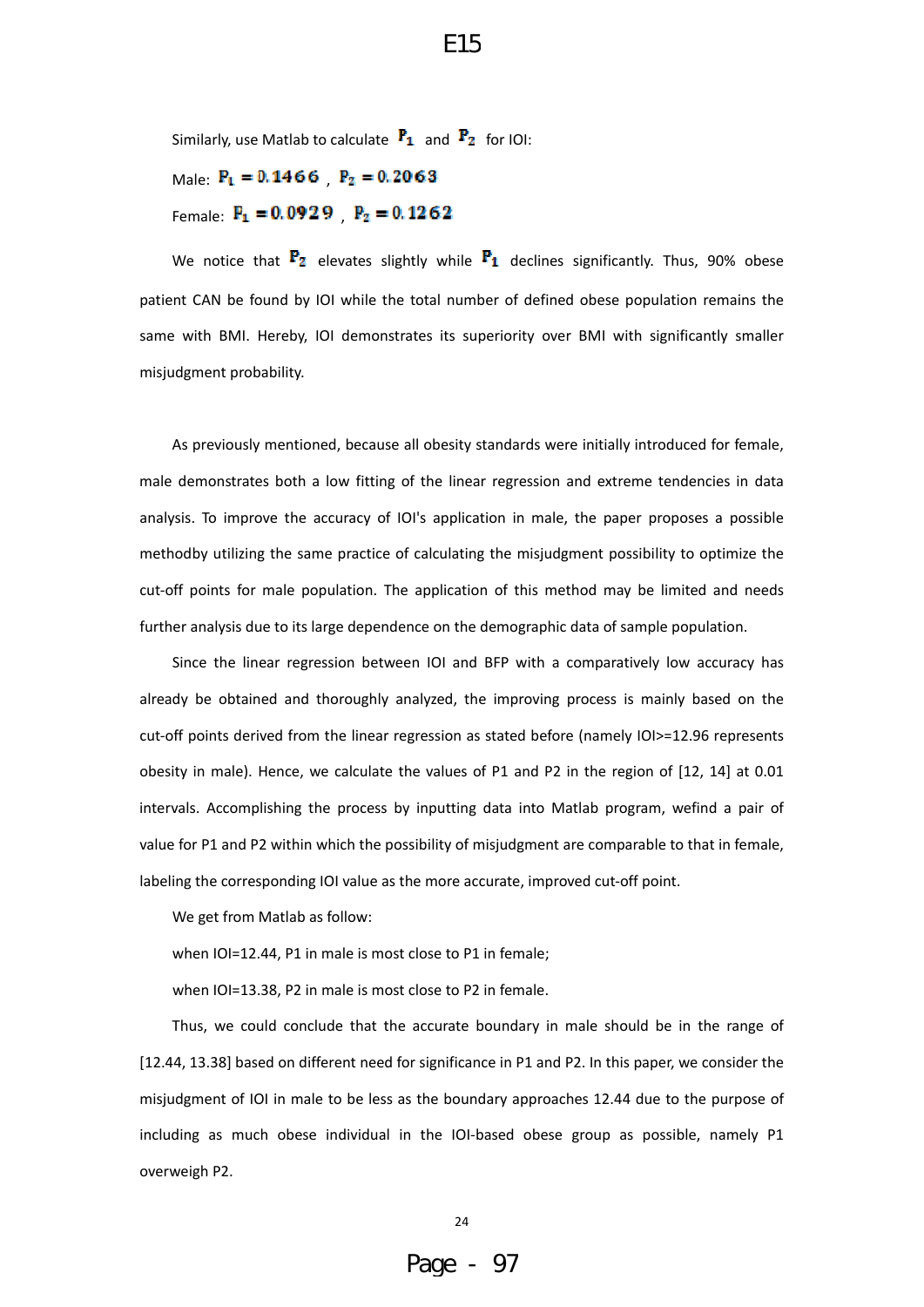In a larger range of samples, the new index presents even more significant performance in accuracy and constancy way ahead common obesity indexes. At the same time the new index plays an efficient and high‐accuracy role when correcting the erroneous judgments made from common obesity index, which is incapable for such evaluation. Therefore, the following section would filter out several groups of data for analysis and comparison:

1)With individual's BMI<30 and BFP>=30%(for male BFP>=25%), this group stays out of exact evaluation of the degree of obesity by BMI. In the database, 148 female individuals are consistent with this standard, 99 of those are in the catalog of IOI>=11.64, which reaches the limits of obese for women. The percentage for female individual who can be successfully identified by IOI among them who fail to be accurately evaluate by BMI is 99/148≈66.89%; On the other hand, 48 male individuals are in the range of inconsistency between the standard of BMI and BFP, 7 of them whose IOI>=12.976, reach the IOI male limit of obese. The adjusted accuracy of new index from BMI is 14.58%. Though seemingly not as significant, as we mentioned previously, males are not suitable for the majority of obesity standards. A relatively diminutive percentage for male is also constant for the previous magnitude of  $p \approx 20$ .

Similarly, to individuals with BMI>=30 and BFP<30%(for male BFP<25%), the new index is also affective. The size of male sample corresponding to the above standard is not abundant enough from being negligible, it would not be discussed since the space of this paper is limited.

2)With individual's WHR<0.85 and BFP>=30%(for male WHR<0.9 and BFP>=25%), this group stays out of exact evaluation of the degree of obesity by WHR. The percentage for female individual who can be successfully identified by IOI among them who fail to be accurately evaluate by WHR is 69/144 ≈47.92%. Similarly, the statistics for male is 16.67% in this case, also relatively bantam.

Likewise, in 40 female individual whose WHR>0.85 and BFP<30%, 22 are with a IOI<=11.64, giving a correction rate of 55%; in 21 male individuals whose WHR>0.9 and BFP<25%, 20 are with a IOI<=12.976, giving a correction rate of 95.24%.

The conclusion establishes as following:

First, for relatively lower content of fat in male, the IOI correction percentage results extreme statistics. The trend could be an inspiration for the future application of IOI: even if the

25

E15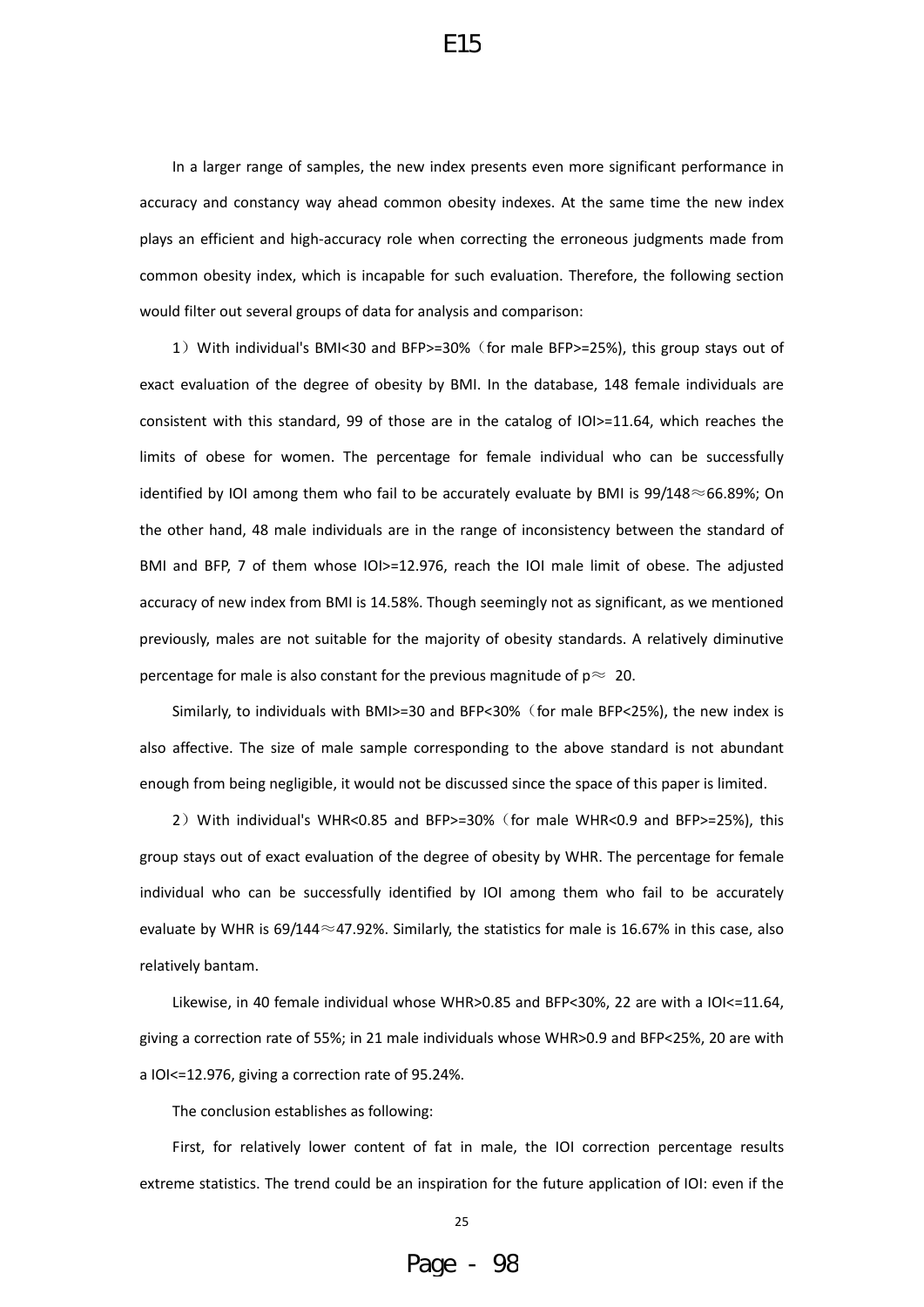waist-hip ratio of male (most males are middle-aged and abdominal obesity) is mildly higher, they do not belong to obese population in some extent, and the new index would be an effective way for their verification of their body status.

 Secondly, the individuals selected are mostly with abdominal obesity in paragraph (1), among which vast majority of female individual can be corrected by IOI‐BMI misjudgment correction, and a relative limit for correction of male not only shows IOI's value for abdominal obesity, but also proves the abdominal trend in obesity of male would not change the degree of obesity in some extent.

 At last, the individuals selected in paragraph (2) are mostly not abdominal obese. According to statistics, the new index also holds a significant accuracy for determination of non‐abdominal obesity.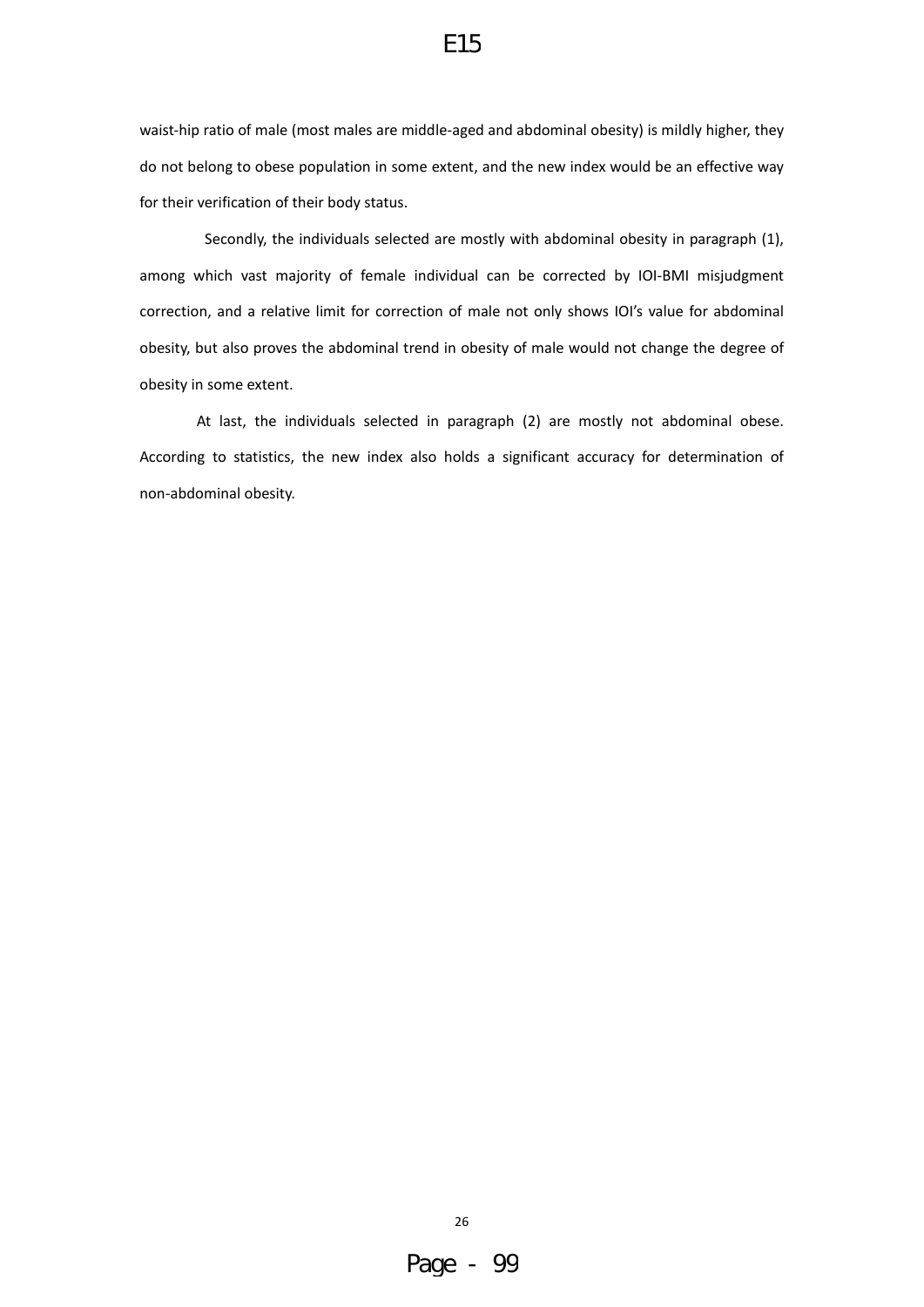# **Chapter 4CONCLUSION AND OUTLOOK**

E15

This paper proposesan **Integrated Obesity Index** (IOI) based on height, weight, waist and hip circumference, physical indicators that can be accessed through regular physical examinations, on top of the common obesity standards, including Body Mass Index (BMI), Waist‐Hip Ratio (WHR), and Body Fat Percentage (BFP). IOI is aimed to be feasible and convenient under application, as well as comprehensive, compensating for the limitations of common obesity standards to some extent. Based on this idea, this paper proposes the application formula of the

 $\frac{10I}{10I} = BMI \times \left[ \frac{5}{39(WHR^2 + WHR)} + \frac{1}{3} \right]$  by establishing geometric model of human body and elaborates the deduction process. Then, this paper uses the latest epidemiological survey data of Jiangsu Province and introduces physical indexes, such as gender, BFP and other variables into the model for data analysis makes linear regressions on the images. Based on the intersection of the fitting curve of body fat percentage and the linear regressions, the standard cut‐off points of Integrated Obesity Index (IOI) has been obtained: If male≥12.98 and female≥11.64 they are obese.

By applying the standard to sample population for the analysis and comparison of prevalence, this paper shows that the accuracy of IOI is similar to BMI in the application amongsample population, which indicates that the two are equally feasible and worthy of promotion for demographic or epidemiological use. Although statistically IOI does not show significant superiority over BMI on group population, it displays remarkable advantages for the primary obesity assessment of individuals in following aspects: Firstly, the method of IOI measurement is simple, which does not require blood tests or underwater weighing. Secondly, he value of IOI index demonstrates a closer correlation with BFP compared to BMI and WHR, which indicates that IOI can make more representative prognosis on the prevalence of diabetes and metabolic syndromes. Thirdly, by comparing the misjudgmentprobability and correction significance of IOI with common obesity index, we demonstrates the advantages thoroughly, and propose a possible solution for the low fitting regression on male population. Thus, this paper concludes that the future application and promotion of IOI will compensate for the deficiencies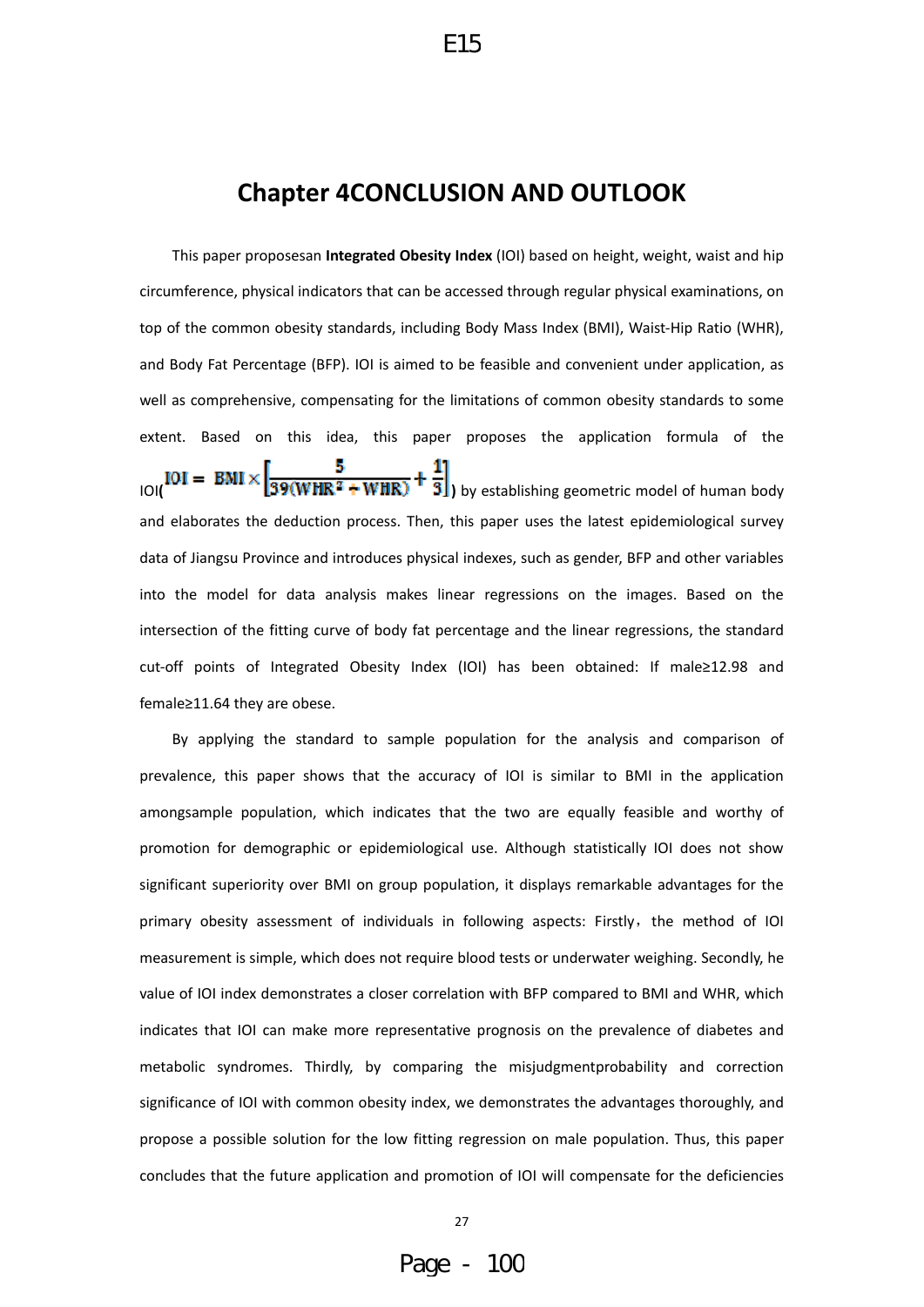of currently used common obesity standard to some extent.

On the basis of this paper, future studies may bring other potentially relevant variables, including age, race, familial inheritance, the content of visceral fat and living habit into the model for more detailed analysis.In addition,a correction factor may be considered to add to the formula to improve the accuracy of both common obesity standards and IOI in the application of male population.

# **Reference**

[1]Barness LA, Opitz JM, Gilbert‐Barness E (December 2007). "Obesity: genetic, molecular, and environmental aspects". American Journal of Medical Genetics 143A (24): 3016–34. doi:10.1002/ajmg.a.32035. PMID 18000969.

[2]Quetelet LAJ. "Anthropométrie ou Mesure des Différences Facultés de l'Homme". Brussels: Musquardt.

[3]WHO: Global Database on Body Mass Index. "WHO: Global Database on Body Mass Index." N.p., n.d. Web. 26 Aug. 2013.

[4]Bei‐Fan Z; Cooperative Meta‐Analysis Group of Working Group on Obesity in China (December 2002). "Predictive values of body mass index and waist circumference for risk factors of certain related diseases in Chinese adults: study on optimal cut-off points of body mass index and waist circumference in Chinese adults". Asia Pac J ClinNutr. 11 Suppl 8: S685–93. doi:10.1046/j.1440‐6047.11.s8.9.x. PMID 12534691.

[5] World Health Organization. "STEP wise approach to surveillance (STEPS)". Retrieved March 21, 2012.

[6]Yusuf S, Hawken S, Ounpuu S, Dans T, Avezum A, Lanas F, McQueen M, Budaj A, Pais P, Varigos J, Lisheng L, INTERHEART Study Investigators. (2004). "Effect of potentially modifiable risk factors associated with myocardial infarction in 52 countries (the INTERHEART study): Case‐control study". Lancet 364 (9438): 937–52. doi:10.1016/S0140‐6736(04)17018‐9. PMID 15364185.

[7]BMI to body fat percentage formula, Deurenberg, Paul; Weststrate, Jan A.; Seidell, Jaap C. (2007). "Body mass index as a measure of body fatness: Age- and sex-specific prediction formulas". British Journal of Nutrition 65 (2): 105–14. doi:10.1079/BJN19910073. PMID 2043597.

#### 28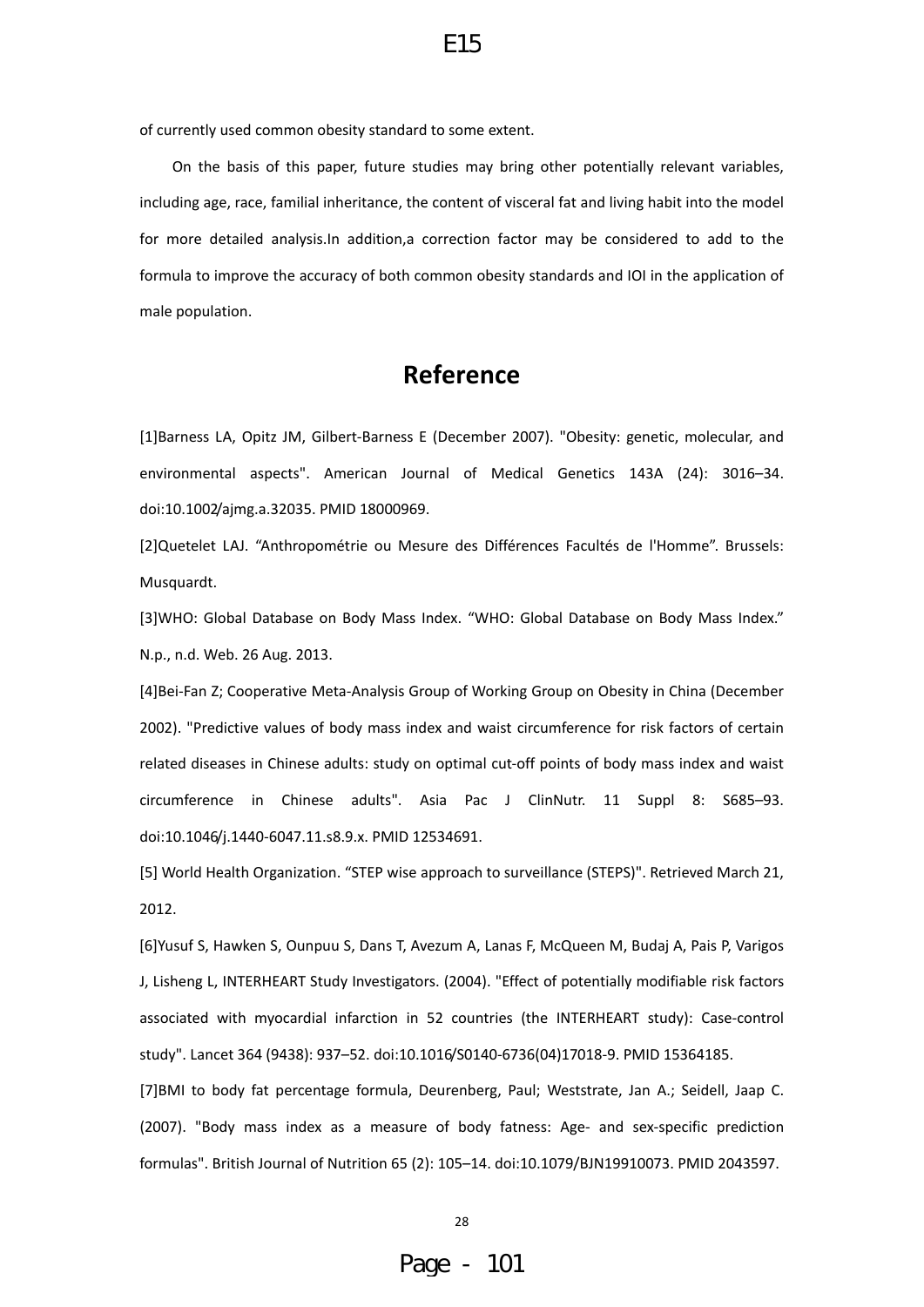[8] Jackson, AS; Stanforth, PR; Gagnon, J; Rankinen, T; Leon, AS; Rao, DC; Skinner, JS; Bouchard, C et al. (2002). "True". International Journal of Obesity 26 (6): 789–96. doi:10.1038/sj.ijo.0802006. PMID 12037649.

[9]Okorodudu et al, 2010. "International Journal of Obesity" (2010) 34, 791–799

[10]Fields, D. A. "Body‐composition assessment via air‐displacement plethysmography in adults and children: a review "Am J ClinNutr March 2002 vol. 75 no. 3 453‐467

[11] Yang, Wenying, M.D., Juming Lu, M.D., and Dalong Zhu, M.D. "Prevalence of Diabetes among Men and Women in China." The New England Journal of Medicin 362nd ser. Diabetes in China.12 (2010): 1090‐101. Print

[12] Mendez J, Keys A, 1960. "Density and composition of mammalian muscle". Metabolism 9:184‐188

[13]Pavlidis, Theo. "The (Lack Of) Science behind the Body Mass Index (BMI)". N.p., n.d. Web. [14]Livio, Mario (2002). The Golden Ratio: The Story of Phi, The World's Most Astonishing Number. New York: Broadway Books. ISBN 0‐7679‐0815‐5

[15]Barr EL, Zimmet PZ, Welborn TA, et al. (2007). "Risk of cardiovascular and all-cause mortality in individuals with diabetes mellitus, impaired fasting glucose, and impaired glucose tolerance: the Australian Diabetes, Obesity, and Lifestyle Study (AusDiab)". Circulation 116 (2): 151–7. doi:10.1161/CIRCULATIONAHA.106.685628. PMID 17576864.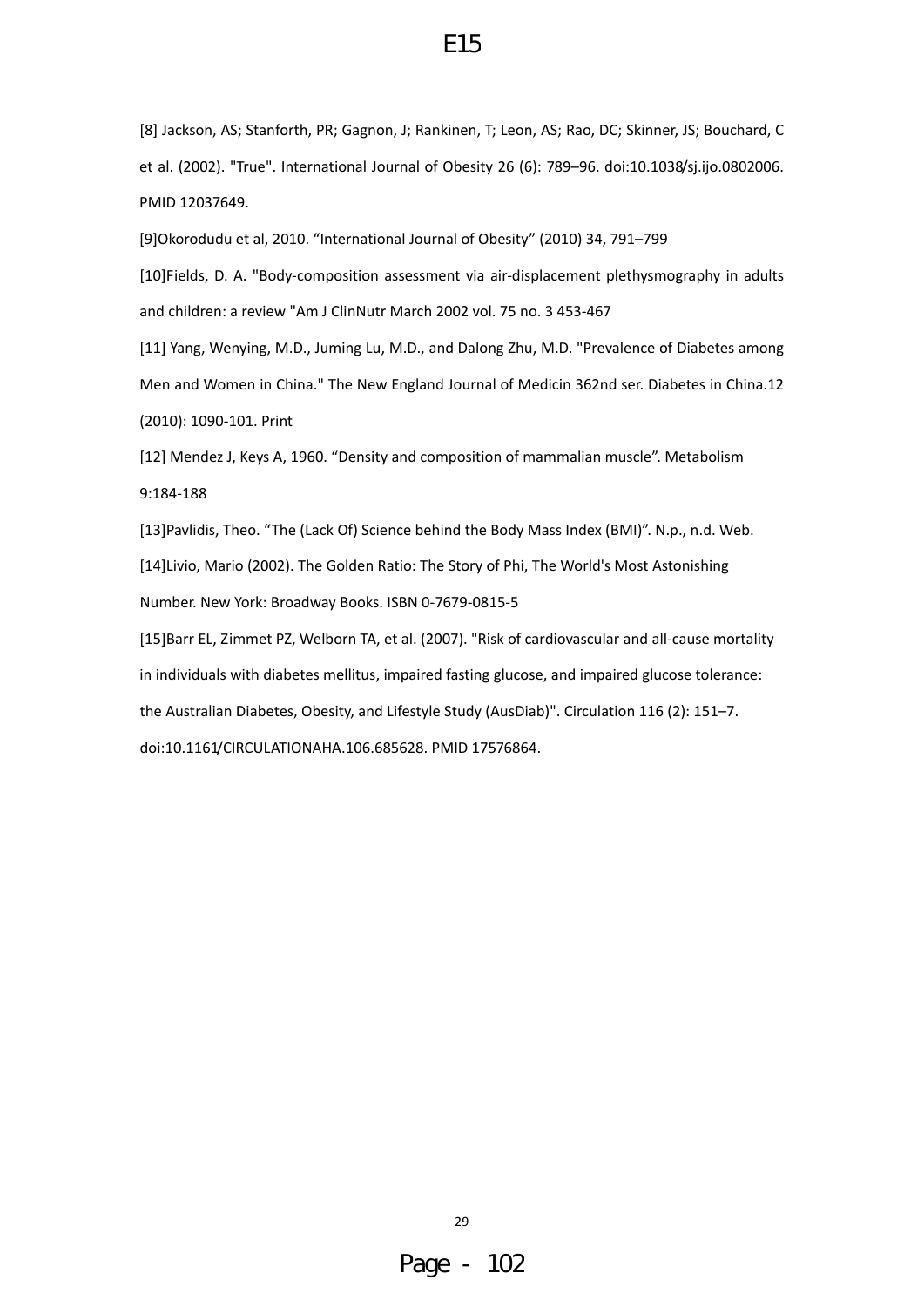# **Appendix**

E15

# **Calculation code of Matlab**

*a). Linear Regression* % Linear regression between BFP and δ:

F=xlsread('work\female'); M=xlsread('work\male');

% Making a linear regression between IOI and BFP in women:

x1=F(:,231);% IOI y1=F(:,201);%BFP [B,BINI,R,RINI,STATS]=regress(y1,[ones(length(x1),1),x1]);

```
% Making the image of linear regression and the scatter of data:
x=0:25;
y=B(1)+B(2)*x;figure
plot(x,y);
hold on;
scatter(x1,y1);
% Making the image of boundary line:
plot([0,25],[30,30]);
% Making the intersection of the boundary line and the regression line:
aa=solve('y=30','y=B(1)+B(2)*x');
[aa.x,aa.y];
```

```
% Making a linear regression between IOI and BFP in men:
x2=M(:,231);
y2=M(:,201);
[B,BINI,R,RINI,STATS]=regress(y2,[ones(length(x2),1),x2]);
% Making the image of linear regression and the scatter of data:
x=0:25;
y=B(1)+B(2)*x;plot(x,y);
hold on;
scatter(x2,y2);
% Making the image of boundary line:
plot([0,25],[25,25]);
```

```
30
```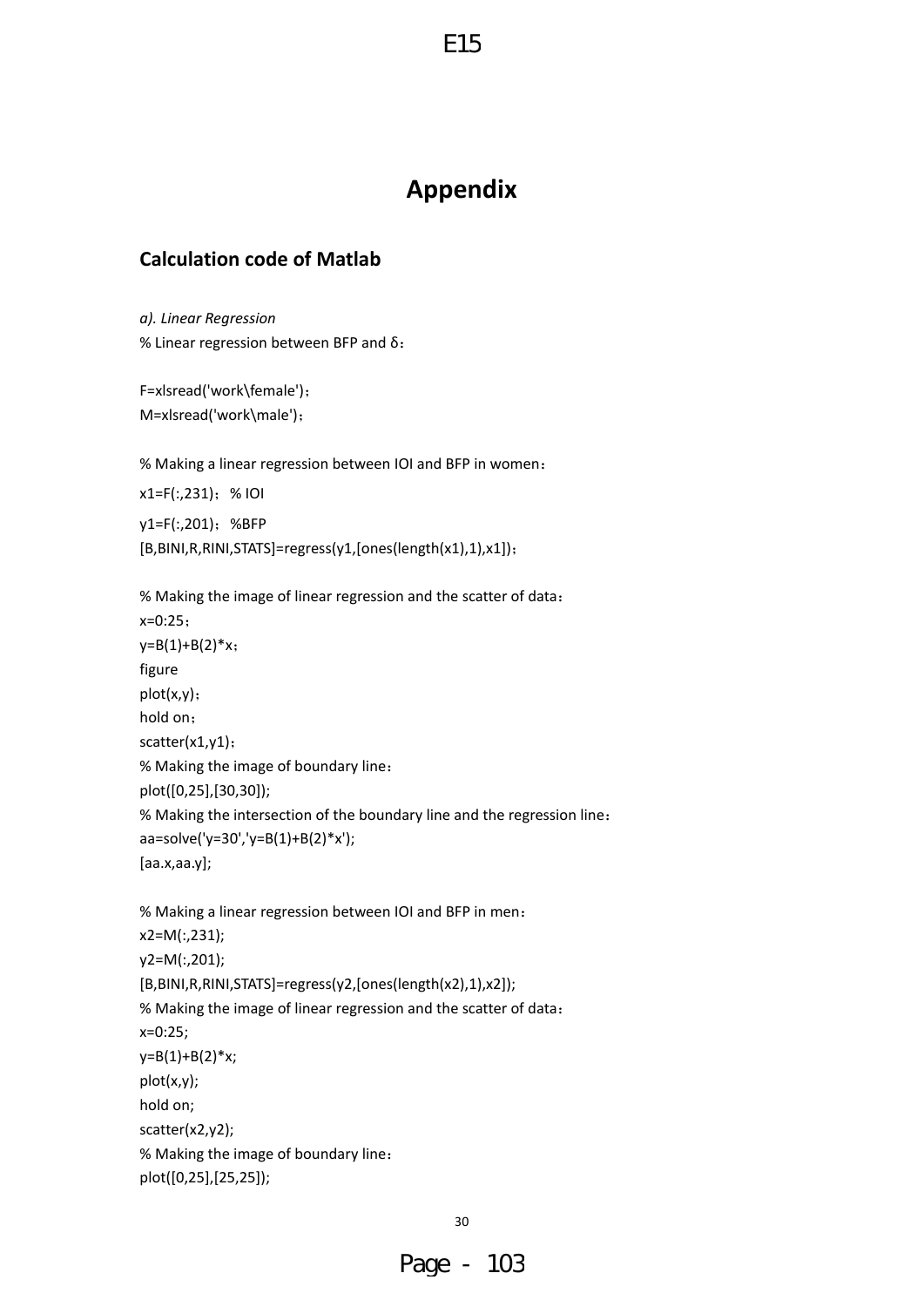```
% Making the intersection of the boundary line and the regression line:
aa=solve('y=25','y=‐B(1)+B(2) *x');
[aa.x,aa.y];
```

```
% Linear regression between BFP and BMI:
F=xlsread('work\female');
M=xlsread('work\male');
```

```
x1=F(:,187); %BMI
y1=F(:,201);%BFP
[B,BINI,R,RINI,STATS]=regress(y1,[ones(length(x1),1),x1]);
```
x=0:50;

```
y= B(1)+B(2)*x;plot(x,y);
hold on;
scatter(x1,y1);
plot([0,25],[30,30]);
aa=solve('y=30','y=B(1)+B(2)*x');   
[aa.x,aa.y];
```

```
x2=M(:,187);
y2=M(:,201);
[B,BINI,R,RINI,STATS]=regress(y2,[ones(length(x2),1),x2]);
x=0:50;
y=B(1)+B(2)*x;plot(x,y);
hold on;
scatter(x2,y2);
plot([0,25],[25,25]);
aa=solve('y=25','y=B(1)+B(2) *x');
[aa.x,aa.y];
```

```
b). Calculation of Probability
%Probability of BMI on male
function y=myfun(beta)
M=xlsread('work\male');
a=find(M(:,5)>=beta);
b=find(M(:,13)>=25);
```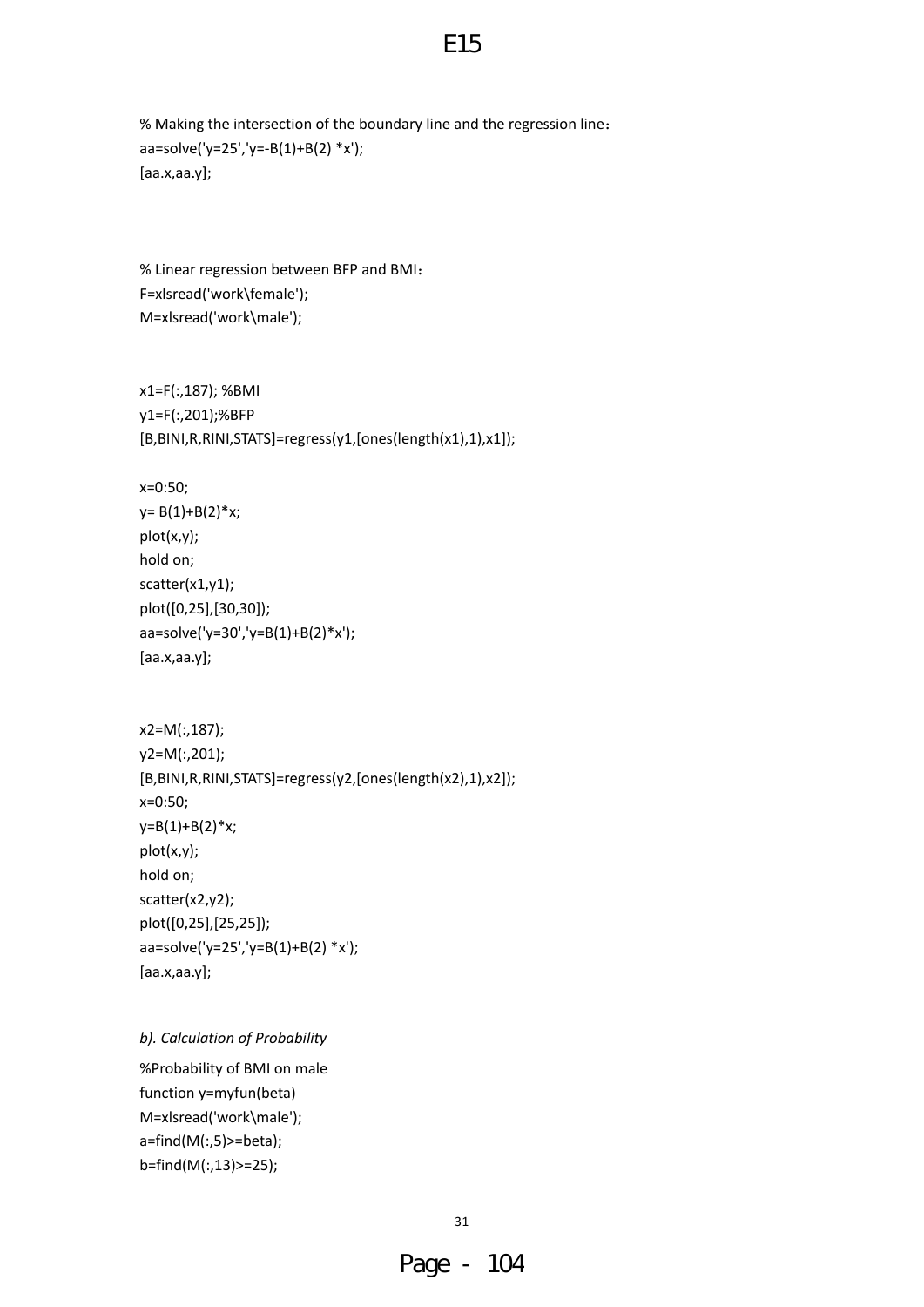p1=length(setdiff(b,a))/length(b); p2=length(setdiff(a,b))/length(a); y=[p1,p2];

y=myfun(30)

 $y =$ 

0.8806 0.0758

```
%Probability of IOI on male
function y=myfun(beta)
M=xlsread('work\male');
a=find(M(:,12)>=beta);
b=find(M(:,13)>=25);
p1=length(setdiff(b,a))/length(b);
p2=length(setdiff(a,b))/length(a);
y=[p1,p2];
```

```
y=myfun(12.97)
```
 $y =$ 

0.1644 0.2063

```
%Probability of BMI on female
function y=myfun(beta)
F=xlsread('work\female');
a=find(F(:,5)>=beta);
b=find(F(:,13)>=25);
p1=length(setdiff(b,a))/length(b);
p2=length(setdiff(a,b))/length(a);
y=[p1,p2];
```

```
y=myfun(30)
```
 $y =$ 

0.8944 0.0460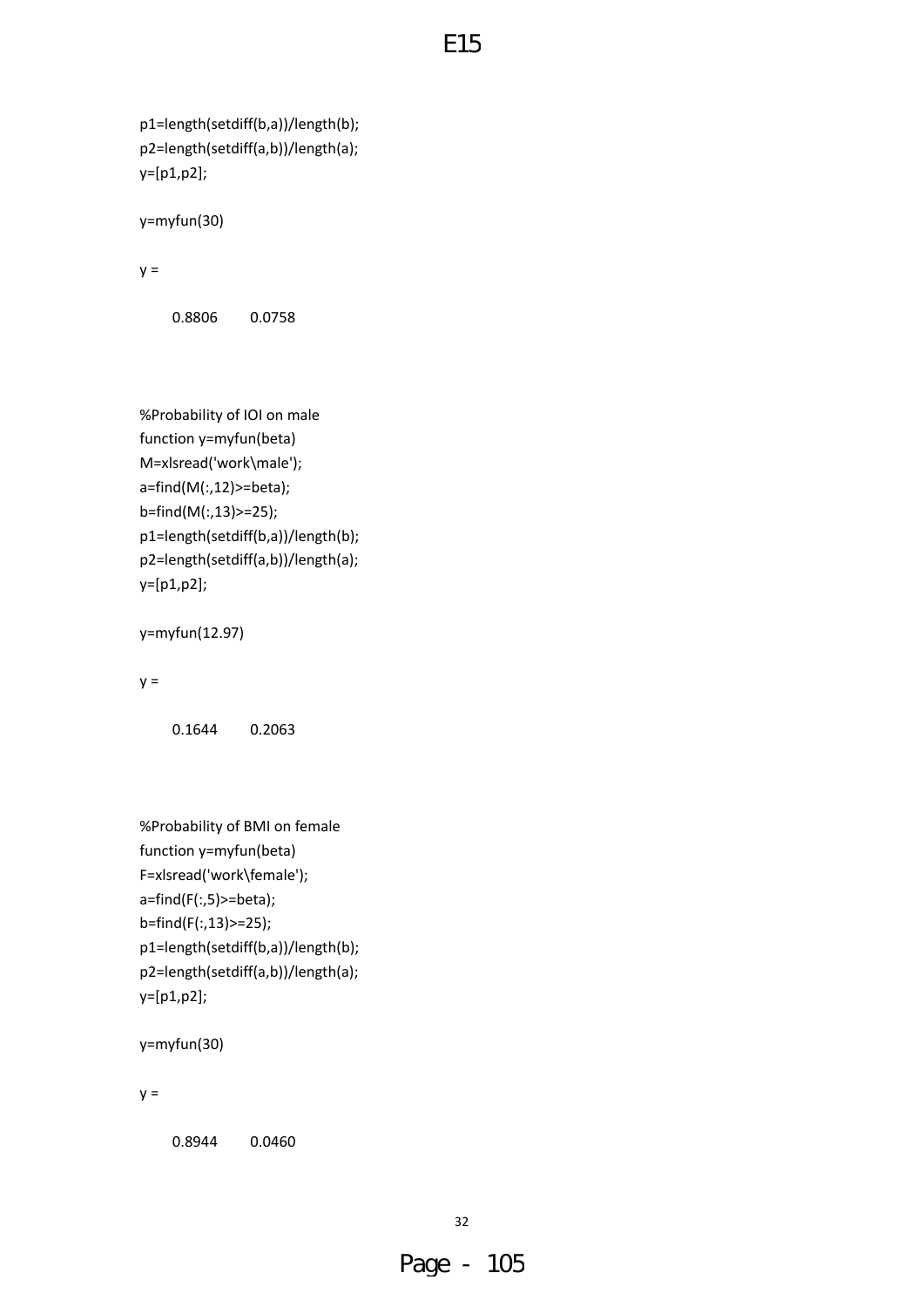```
%Probability of IOI on female
function y=myfun(beta)
F=xlsread('work\female');
a=find(F(:,12)>=beta);
b=find(F(:,13)>=25);
p1=length(setdiff(b,a))/length(b);
p2=length(setdiff(a,b))/length(a);
y=[p1,p2];
```
y=myfun(11.64)

 $y =$ 

0.0929 0.1262

%IOIoptimizing on male %myfun program function y=myfun(m,beta)

```
a=find(m(1,:)>=beta);
b=find(m(2,:)>=25);
p1=length(setdiff(b,a))/length(b);
p2=length(setdiff(a,b))/length(a);
y=[p1,p2];
```

```
%count for varying values
count=0;
p=[];
M=xlsread('male');
m=[M(:,12) \qquad M(:,13)];
for beta=12:0.01:14
          count=count+1;
          p(count,:)=myfun(m,beta);
end
```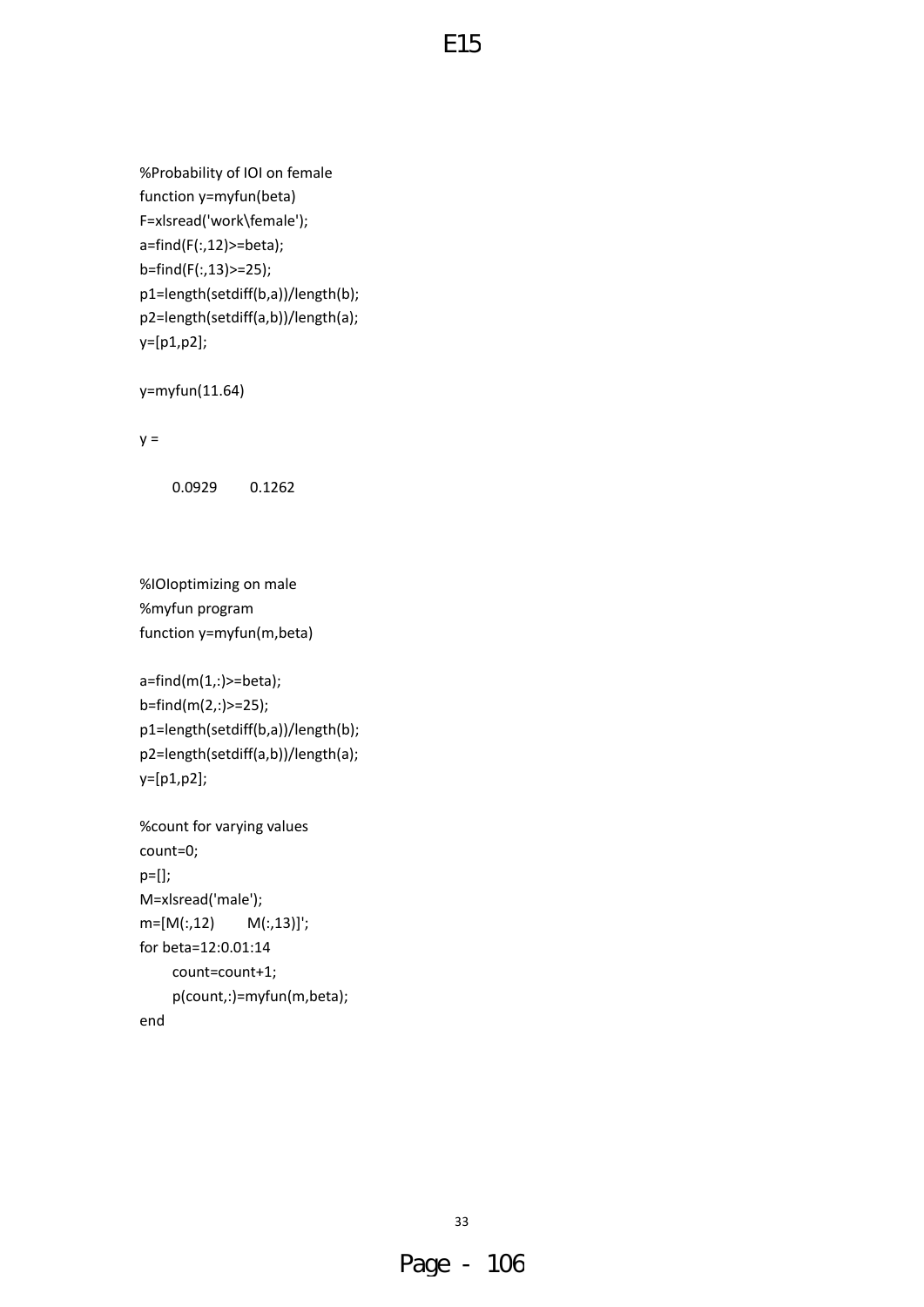%Matlab feedback of optimizing IOI cut‐off points on male:

| P <sub>1</sub> | P <sub>2</sub> | P <sub>1</sub> | P <sub>2</sub> | P <sub>1</sub> | P <sub>2</sub> | P <sub>1</sub> | P <sub>2</sub> | P <sub>1</sub> | P <sub>2</sub> |
|----------------|----------------|----------------|----------------|----------------|----------------|----------------|----------------|----------------|----------------|
| 0.0626         | 0.2872         | 0.0920         | 0.2528         | 0.1487         | 0.2120         | 0.2192         | 0.1739         | 0.2818         | 0.1344         |
| 0.0646         | 0.2866         | 0.0939         | 0.2520         | 0.1487         | 0.2120         | 0.2192         | 0.1705         | 0.2857         | 0.1351         |
| 0.0665         | 0.2849         | 0.0939         | 0.2520         | 0.1487         | 0.2120         | 0.2231         | 0.1712         | 0.2857         | 0.1351         |
| 0.0665         | 0.2838         | 0.0939         | 0.2508         | 0.1487         | 0.2105         | 0.2231         | 0.1677         | 0.2896         | 0.1337         |
| 0.0705         | 0.2814         | 0.0939         | 0.2484         | 0.1487         | 0.2091         | 0.2250         | 0.1663         | 0.2896         | 0.1337         |
| 0.0705         | 0.2814         | 0.0939         | 0.2472         | 0.1507         | 0.2080         | 0.2270         | 0.1667         | 0.2896         | 0.1337         |
| 0.0705         | 0.2792         | 0.0998         | 0.2484         | 0.1507         | 0.2080         | 0.2309         | 0.1656         | 0.2896         | 0.1337         |
| 0.0763         | 0.2794         | 0.1057         | 0.2484         | 0.1585         | 0.2096         | 0.2309         | 0.1638         | 0.2896         | 0.1337         |
| 0.0763         | 0.2772         | 0.1076         | 0.2475         | 0.1605         | 0.2085         | 0.2348         | 0.1645         | 0.2896         | 0.1316         |
| 0.0763         | 0.2772         | 0.1076         | 0.2475         | 0.1624         | 0.2089         | 0.2387         | 0.1652         | 0.2896         | 0.1295         |
| 0.0763         | 0.2761         | 0.1076         | 0.2475         | 0.1624         | 0.2074         | 0.2387         | 0.1616         | 0.2975         | 0.1244         |
| 0.0763         | 0.2738         | 0.1076         | 0.2450         | 0.1644         | 0.2063         | 0.2407         | 0.1602         | 0.2994         | 0.1247         |
| 0.0783         | 0.2731         | 0.1135         | 0.2463         | 0.1663         | 0.2037         | 0.2427         | 0.1587         | 0.3014         | 0.1229         |
| 0.0783         | 0.2720         | 0.1135         | 0.2463         | 0.1761         | 0.1981         | 0.2446         | 0.1590         | 0.3053         | 0.1213         |
| 0.0783         | 0.2720         | 0.1174         | 0.2458         | 0.1761         | 0.1981         | 0.2446         | 0.1572         | 0.3053         | 0.1169         |
| 0.0783         | 0.2709         | 0.1174         | 0.2395         | 0.1761         | 0.1981         | 0.2485         | 0.1579         | 0.3053         | 0.1147         |
| 0.0783         | 0.2709         | 0.1174         | 0.2382         | 0.1781         | 0.1969         | 0.2485         | 0.1579         | 0.3112         | 0.1156         |
| 0.0783         | 0.2698         | 0.1174         | 0.2382         | 0.1820         | 0.1977         | 0.2485         | 0.1579         | 0.3151         | 0.1162         |
| 0.0802         | 0.2691         | 0.1174         | 0.2382         | 0.1820         | 0.1977         | 0.2485         | 0.1579         | 0.3151         | 0.1162         |
| 0.0802         | 0.2691         | 0.1174         | 0.2382         | 0.1840         | 0.1919         | 0.2485         | 0.1542         | 0.3190         | 0.1168         |
| 0.0802         | 0.2656         | 0.1213         | 0.2377         | 0.1840         | 0.1903         | 0.2485         | 0.1504         | 0.3190         | 0.1168         |
| 0.0802         | 0.2656         | 0.1213         | 0.2364         | 0.1898         | 0.1898         | 0.2505         | 0.1470         | 0.3190         | 0.1145         |
| 0.0802         | 0.2656         | 0.1233         | 0.2355         | 0.1898         | 0.1882         | 0.2505         | 0.1470         | 0.3190         | 0.1145         |
| 0.0802         | 0.2645         | 0.1233         | 0.2329         | 0.1898         | 0.1882         | 0.2524         | 0.1473         | 0.3229         | 0.1151         |
| 0.0802         | 0.2645         | 0.1233         | 0.2329         | 0.1937         | 0.1874         | 0.2544         | 0.1438         | 0.3249         | 0.1154         |
| 0.0802         | 0.2645         | 0.1252         | 0.2320         | 0.1937         | 0.1874         | 0.2564         | 0.1422         | 0.3288         | 0.1091         |
| 0.0802         | 0.2645         | 0.1272         | 0.2310         | 0.1937         | 0.1874         | 0.2564         | 0.1422         | 0.3346         | 0.1099         |
| 0.0802         | 0.2633         | 0.1272         | 0.2310         | 0.2016         | 0.1889         | 0.2603         | 0.1429         | 0.3366         | 0.1102         |
| 0.0802         | 0.2610         | 0.1272         | 0.2297         | 0.2016         | 0.1889         | 0.2603         | 0.1429         | 0.3425         | 0.1111         |
| 0.0802         | 0.2610         | 0.1272         | 0.2297         | 0.2035         | 0.1876         | 0.2661         | 0.1438         |                |                |
| 0.0802         | 0.2598         | 0.1292         | 0.2288         | 0.2035         | 0.1860         | 0.2701         | 0.1445         |                |                |
| 0.0802         | 0.2598         | 0.1311         | 0.2251         | 0.2035         | 0.1844         | 0.2701         | 0.1445         |                |                |
| 0.0802         | 0.2598         | 0.1311         | 0.2251         | 0.2035         | 0.1844         | 0.2701         | 0.1425         |                |                |
| 0.0802         | 0.2587         | 0.1311         | 0.2251         | 0.2055         | 0.1831         | 0.2701         | 0.1425         |                |                |
| 0.0802         | 0.2587         | 0.1370         | 0.2250         | 0.2074         | 0.1802         | 0.2720         | 0.1409         |                |                |
| 0.0802         | 0.2587         | 0.1370         | 0.2236         | 0.2133         | 0.1813         | 0.2740         | 0.1412         |                |                |
| 0.0802         | 0.2563         | 0.1389         | 0.2199         | 0.2133         | 0.1813         | 0.2779         | 0.1419         |                |                |
| 0.0802         | 0.2563         | 0.1389         | 0.2199         | 0.2133         | 0.1813         | 0.2779         | 0.1419         |                |                |
| 0.0802         | 0.2540         | 0.1389         | 0.2185         | 0.2133         | 0.1796         | 0.2798         | 0.1422         |                |                |
| 0.0802         | 0.2540         | 0.1448         | 0.2168         | 0.2133         | 0.1779         | 0.2798         | 0.1422         |                |                |
| 0.0822         | 0.2544         | 0.1448         | 0.2168         | 0.2133         | 0.1762         | 0.2798         | 0.1402         |                |                |